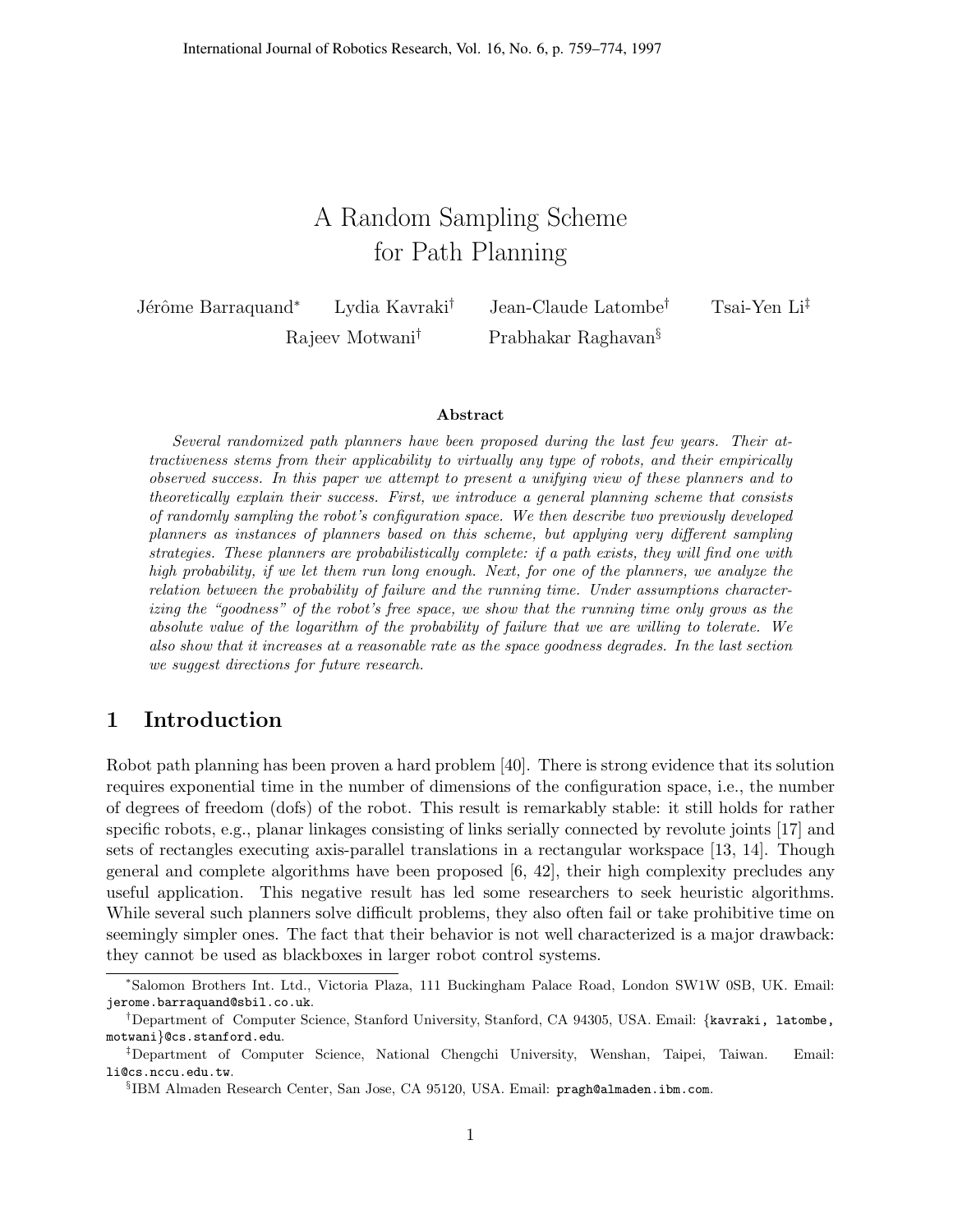The number of dofs beyond which existing complete algorithms become practically useless is low, somewhere between 3 and 5. This means that they cannot be used to compute paths for rigid objects translating and rotating in three dimensions, nor for six-dof manipulator arms, two important cases in practice. On the other hand, robot applications tend to involve more degrees of freedom than ever before. For example, an increasing number of manufacturing workcells use several cooperating robots to augment throughput and flexibility. Cells with more than twenty dofs are no longer exceptions. As costs and time for designing and deploying them become more critical, path planners integrated with CAD systems will be in higher demand to facilitate robot programming. Eventually, planners will run online to allow for non-deterministic sequences of goals and events [31]. Robots in domains other than manufacturing (e.g., medical surgery, space exploration) will also require efficient and reliable path planners. Some non-robotics domains raise a similar need as well. In computer graphics, animation of synthetic actors to produce digital movies or video games requires dealing with several dozen dofs. Here, motion planning may drastically reduce the work of human animators who currently input large numbers of key frames. In molecular biology, motion planning can help compute plausible docking motions of molecules modeled as spatial linkages with many dofs.

Collision-free path planning, which assumes perfect knowledge of the world and stationary obstacles, is only the most basic motion planning problem in robotics. Clearly, we would ultimately like robot planners to also deal with issues such as uncertainties, moving obstacles, movable objects, and dynamic constraints [29, 30]. But every extension of the basic problem adds in computational complexity. For instance, allowing moving obstacles makes the problem exponential in the number of moving obstacles [6, 41]; uncertainties in control and sensing make the problem exponential in the complexity of the robot environment [6]. Before we can effectively investigate such extensions in large configuration spaces, it seems that we must better understand how to practically solve basic path planning.

Path-planning applications are so diverse that it is infeasible to design a tailor-made algorithm for every possible robot.<sup>1</sup> Instead, we need general path planning algorithms not bound to the specifics of any particular robot. We believe that between the two extreme types of planners suggested above – complete and heuristic – there is place for practically efficient general planners achieving a weaker form of completeness. In other words, we may perhaps trade a limited amount of completeness against a major gain in computing efficiency. Full completeness requires the planner to always answer a path-planning query correctly, in asymptotically bounded time. A weaker, but still interesting form of completeness is the following: if a solution path exists, the planner will find one in bounded time, with high probability. We call it *probabilistic completeness*. This weaker completeness becomes particularly interesting if we can show that the planner's running time grows slowly with the inverse of the failure probability that we are willing to tolerate.

With this philosophy in mind, we have designed new path planners and experimented with them in large configuration spaces. One of them, described in [3, 4, 29], is a potential-field-based planner that escapes local minima by performing random walks; in the following, we will refer to it as the potential-field planner. Another planner, presented in [18, 20, 21, 24], precomputes a "roadmap" (network) of simple paths connecting randomly selected configurations and tries to construct a path between any two input configurations by connecting them to this roadmap; we will refer

<sup>&</sup>lt;sup>1</sup>In any case, very few tailor-made planners have been successfully designed for specific robots with more than four dofs.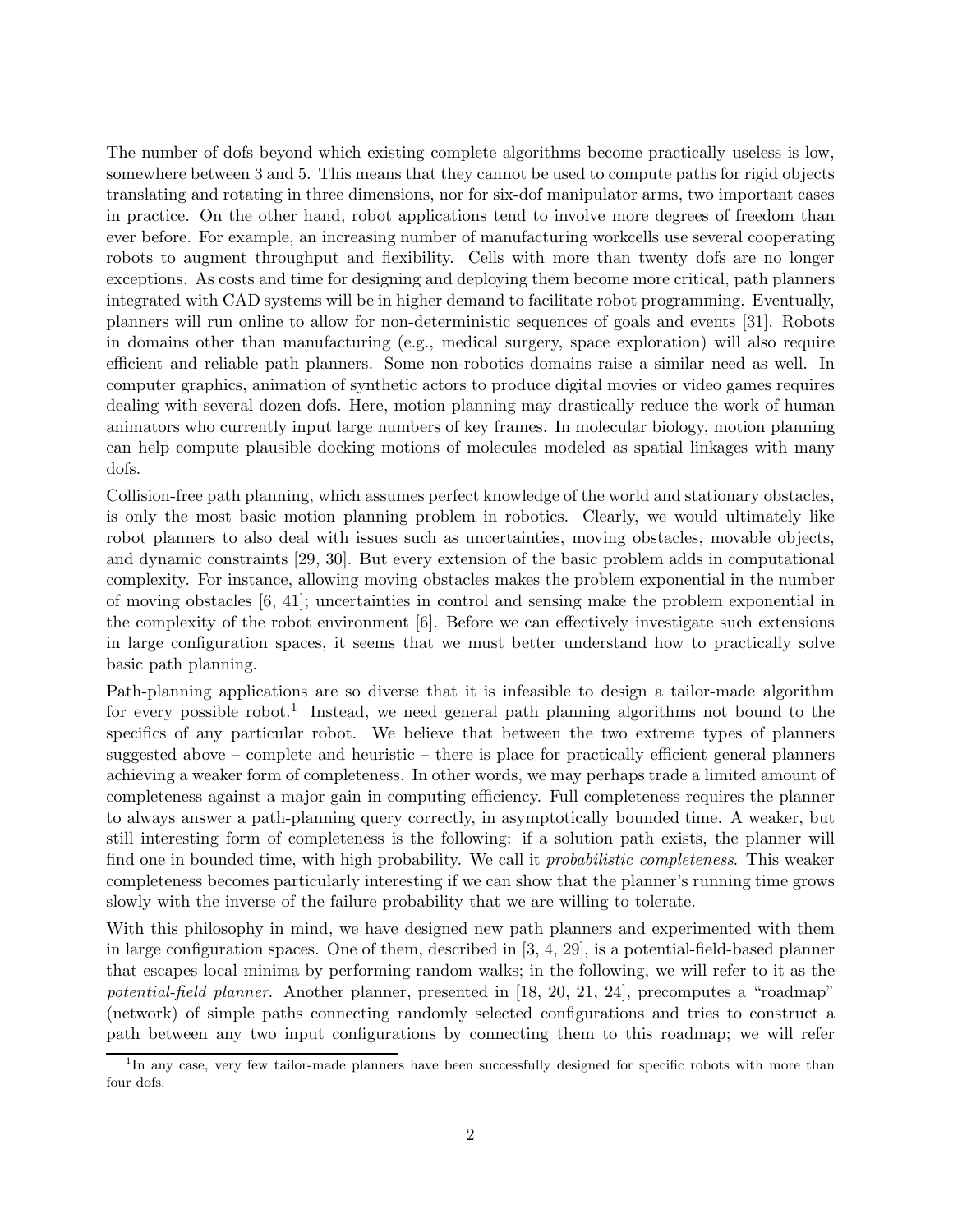to this planner as the *roadmap planner*. Both these planners have been successfully applied to complex problems. For example, in [26], the potential-field planner was used to automatically synthesize a video clip with graphically simulated human and robot characters entailing a 78 dimension configuration space. Both the potential-field and the roadmap planners have been used to check that parts can be removed from an aircraft engine for inspection and maintenance [8]; here, paths are generated in configuration spaces having only six dimensions, but the parts have particularly complex geometry.

These two planners achieve probabilistic completeness. For the potential-field planner, this property remains qualitative: if there exists a path, the probability that the planner finds one tends toward one as the running time increases; but the convergence speed is unknown. But, for the roadmap planner, we have proven stronger results that relate the probability that it finds a path, when one exists, to its running time [18, 19, 22, 23]. In turn, these theoretical results suggest improvements of the planner.

Other work investigating similar or related randomized planning approaches include [1, 5, 15, 16, 35, 36]. Formal attempts to predict the behavior of specific random planners are proposed in very few papers [9, 28].

This paper proposes a consistent framework to describe and study the randomized planners cited above, with the goal to eventually build more powerful planners. In the planners cited above, the robot's free space is not explicitly represented, but randomly sampled. We believe that this is the central concept underlying their success. In Section 2 we capture this concept into a general computational scheme for path planning in large configuration spaces.<sup>2</sup> In Section 3 we make our discussion more precise by presenting our potential-field and roadmap planners as two instances of planners using this scheme, but applying two different sampling strategies. In Section 4 we give two formal analyses of the probabilistic completeness of variants of the roadmap planner. These analyses provide a theoretical explanation for the empirically observed success of the roadmap planner. They are the crux of this paper. Indeed, as it has become relatively easy to design new randomized path planners that outperform previous ones on some well-selected problems, it is increasingly important to formally explain their strengths and weaknesses. This paper does not present experimental results obtained with our planners. Many such results were previously reported in  $[3, 8, 18, 20, 21, 24, 26, 27]$  and in papers by other authors  $[7, 11, 47]$ . The reader is referred to [34] for a textbook on randomized algorithms and sampling techniques.

## 2 General Scheme

We consider the problem of planning collision-free paths for an arbitrary *n*-degree-of-freedom holonomic<sup>3</sup> robot A. We let C denote the configuration space of A and  $\mathcal{C}_{free}$  stand for the open subset of the collision-free configurations in C. We also refer to  $\mathcal{C}_{free}$  as the *free space* and to configurations in  $C_{free}$  as *free configurations*. A planning problem is specified by two free configurations,  $q_{init}$  and  $q_{goal}$ , called the *initial* and the *goal* configurations, respectively. Any path lying in  $C_{free}$ that joins these two configurations is a solution of this problem.

<sup>2</sup>This scheme can also be applied to configuration spaces having few dimensions; but it is less interesting in that case, since complete algorithms are then available.

<sup>&</sup>lt;sup>3</sup>Our presentation can be extended to nonholonomic robots. See [36, 43, 44].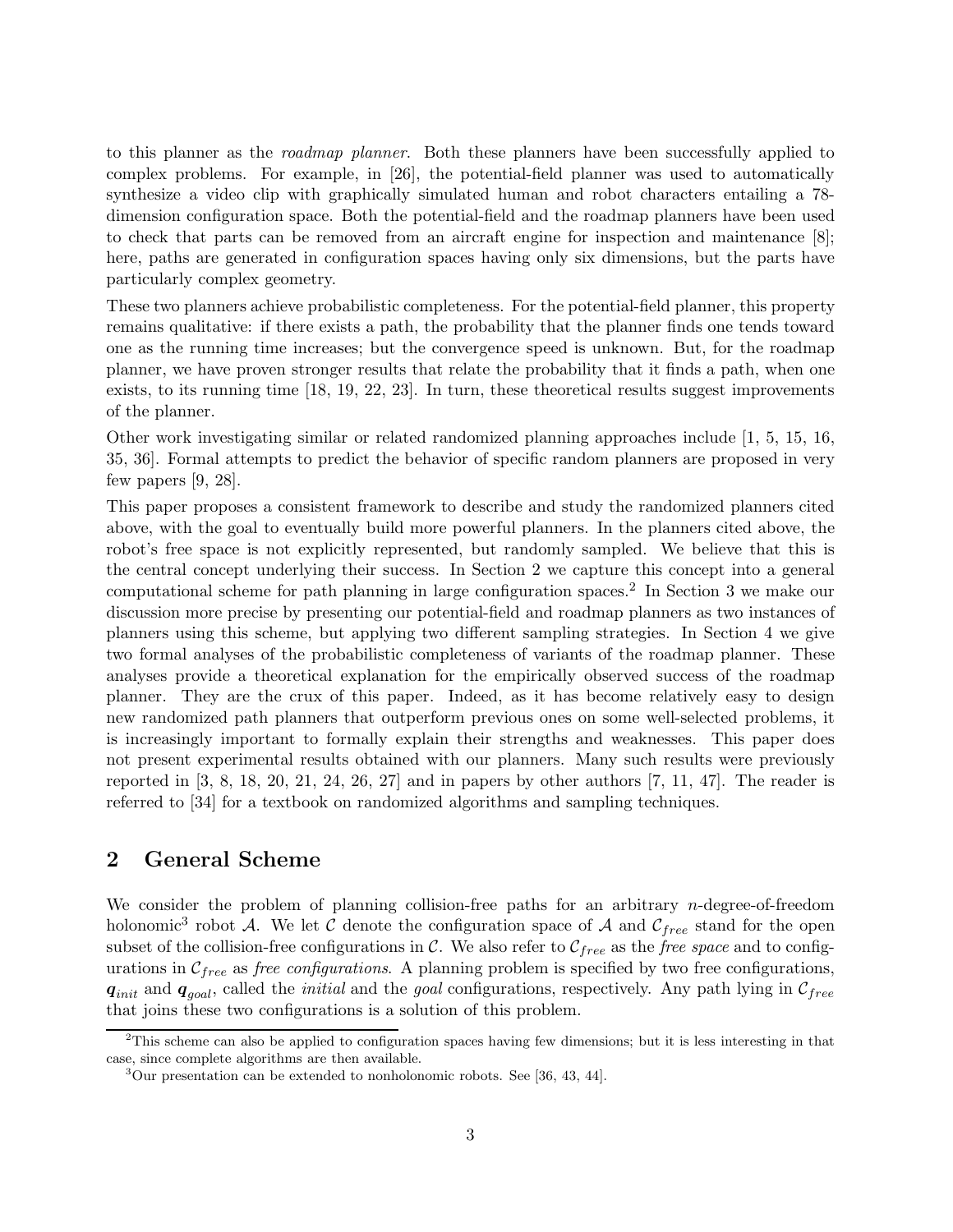We assume for simplificity that C is the cube  $[0,1]^n$ , so that each configuration q is described by an *n*-tuple  $(q_1, \ldots, q_n)$ . However, it is straightforward to extend our presentation to cases where C is multiply connected, i.e., one or more dimensions can "wrap around". The only requirement is that  $\mathcal C$  be measurable (in the Lebesgue sense), which is always achieved in practice.

Although there exist algorithms to construct an explicit representation of  $\mathcal{C}_{free}$  given the geometry of A and the obstacles in semi-algebraic form, their time complexity makes them impractical for any sufficiently large value of  $n$ . On the other hand, reasonably efficient algorithms are available to compute the Euclidean distance between two objects in three-dimensional space (e.g., [10, 32, 37, 39, 45). This leads us to assume that  $C_{free}$  is implicitly given by a function, CLEARANCE:  $\mathcal{C} \to \mathbb{R}$ , that maps any configuration q to the distance (in the workspace) between the robot placed according to  $q$  and the obstacles, or between two bodies of the robot, whichever is smaller. In the case where the robot collides with an obstacle or with itself, CLEARANCE $(q)$  returns 0 or a negative number. Thus, whenever CLEARANCE(q) is positive, q belongs to  $C_{free}$ . We refer to CLEARANCE(q) as the clearance of q.

For any bounded robot A, there exists a positive constant  $\rho$  such that when A moves along a straight path in C between any two configurations  $q = (q_1, \ldots, q_n)$  and  $q' = (q'_1, \ldots, q'_n)$ , no point of A traces a curve segment longer than  $\rho \max_{i \in [1,n]} |q_i - q'_i|$ . We assume here that  $\rho$  is given, though for most usual robots its computation is straightforward and can be included in the planner. Rather than using a single  $\rho$ , we may also partition C into several regions and have a distinct constant  $\rho_i$ for each region. If the  $\rho_i$ 's differ by large amounts, this could substantially reduce the running time of a planner based on the scheme presented below, but we will not go into such detail in this paper.

**Definition 1** Let  $q = (q_1, \ldots, q_n)$  and  $q' = (q'_1, \ldots, q'_n)$  be two free configurations whose respective clearances are  $\eta$  and  $\eta'$ . They are said to be adjacent if  $\rho \max_{i \in [1,n]} |q_i - q'_i| < \max{\{\eta, \eta'\}}/2$ .

Clearly, if two configurations are adjacent the straight-line segment joining them lies entirely in  $\mathcal{C}_{free}$ . In fact, the coefficient  $1/2$  appearing on the right-hand side of the above inequality is intended to make sure that the robot cannot collide with itself, since two bodies might then move simultaneously toward each other. This coefficient can be removed if self-collisions are known in advance to be impossible. Note also that the map:

$$
(\boldsymbol{q},\boldsymbol{q}')\in\mathcal{C}^2\mapsto\max_{i\in[1,n]}|q_i-q_i'|\in\mathbb{R}^+\cup\{0\}
$$

is the  $L^{\infty}$  distance in C. We could choose other distances in C to define adjacency. Of course, the constant  $\rho$  depends on this choice.

Now we can state our general planning scheme as follows:

Pick configurations in C at random; retain those configurations which lie in  $\mathcal{C}_{free}$  (along with  $q_{init}$  and  $q_{goal}$ ) as the nodes of a graph G; and connect adjacent configurations by links of G.

Return YES if  $q_{init}$  and  $q_{goal}$  belong to the same connected component of G.

Return NO if no path has been found after having generated  $c$  configurations, where  $c$ is an input parameter.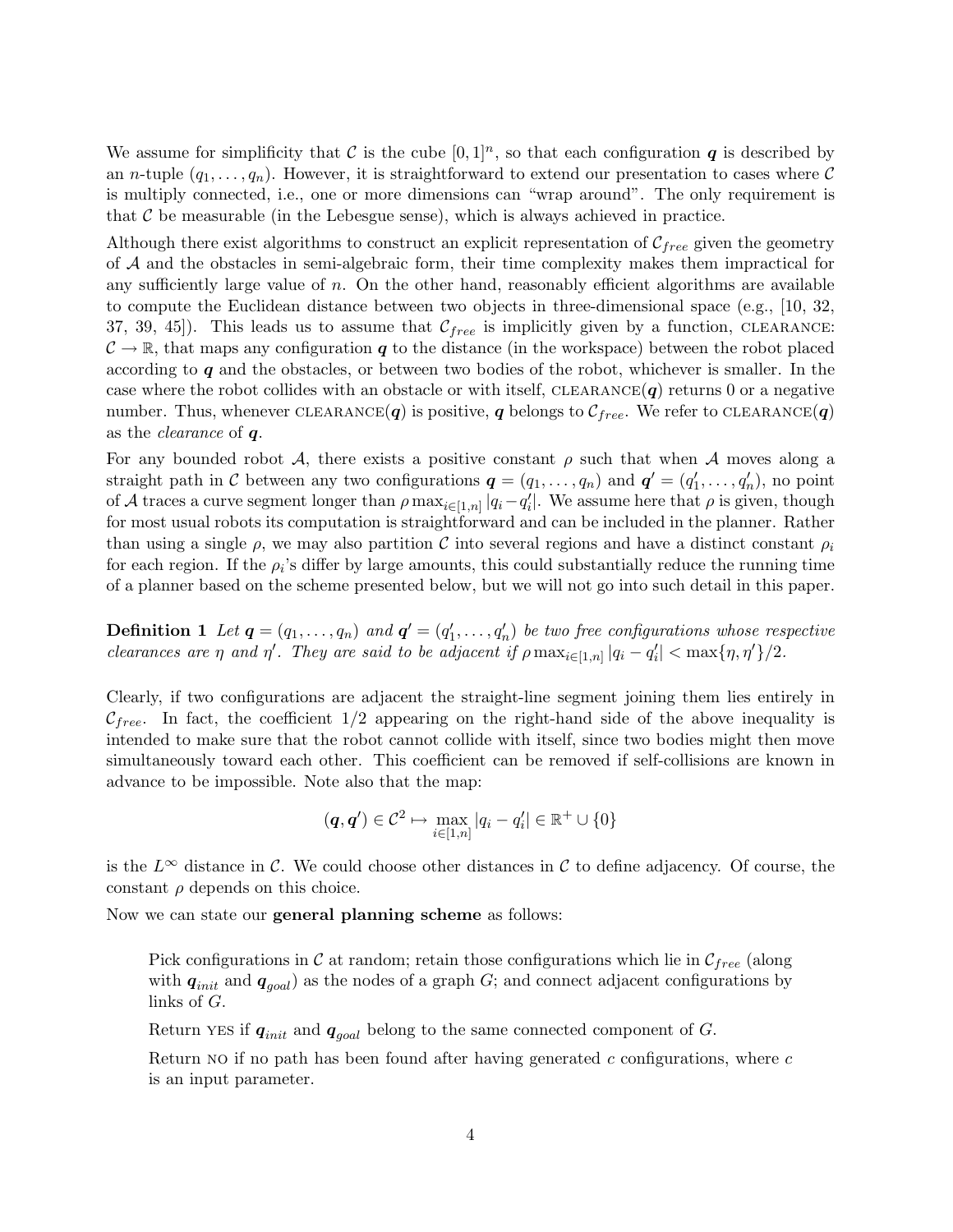The answer yes is always correct, that is, whenever the planner returns yes, there actually exists a collision-free path connecting  $q_{init}$  to  $q_{goal}$ ; moreover such a path can easily be extracted from the graph G. But the answer no is not necessarily correct. Indeed, after a finite amount of computation (defined by the parameter c), the planner may still not have found a path between  $q_{init}$  and  $q_{goal}$ , even if one exists.

The key component of this planning scheme is the *sampling strategy* applied to generate the nodes of G. Different strategies are possible. For example, if multiple planning queries are to be made with the same robot and obstacles (*multi-query case*), then it may be suitable to invest preprocessing time to construct a network of configurations (which we call a *roadmap*). Processing each query then only requires connecting the input initial and goal configurations to the roadmap. If the queries are not known in advance, it seems reasonable to construct the roadmap by choosing configurations uniformly at random from  $[0, 1]^n$  since the resulting free configurations are then uniformly distributed over  $\mathcal{C}_{free}$ . However, we will see in Section 3.2 that, while the roadmap is being generated, it is possible to derive heuristic information from it and bias the selection of the new configurations.

Instead, if a single or very few queries are to be made with the same robot and obstacles (singlequery case), the planner may be more successful by using a sampling strategy that picks new configurations, first in neighborhoods of the initial and goal configurations and then, iteratively, in neighborhoods of the newly generated configurations, until the two "sampling waves" meet. A similar strategy could also be used in the multi-query case to connect the initial and goal configurations to the roadmap.

Although the efficiency of any planner may be evaluated through experimentation, formal analysis is desirable to compare planners and stress their strengths and weaknesses. Ideally a planner's outcome should be yes with the highest probability whenever a free path exists and this outcome should be generated in minimal time. Hence, the analysis should relate the probability that the planner produces an incorrect answer to its running time. Given a small positive number  $\alpha$  (the acceptable probability that the planner's output is no while a free path exists), we would like to bound the running time of the planner by a function of  $\alpha$ . If this function grows slowly with  $1/\alpha$ , then the planner is particularly interesting since we can get arbitrarily close to full completeness at a reasonable cost.

Let us assume for simplificity that CLEARANCE takes constant time to evaluate. Then the planner's running time mainly depends on two numbers: the number of sample configurations and the number of pairs of free configurations checked for adjacency. The number of sample configurations is at most c. But only a fraction of them, f, are in  $\mathcal{C}_{free}$ , hence in the constructed graph G. In practice, it is often the case that  $f \ll c$ . The planner should thus strive to get the greatest ratio  $f/c$ , but the distribution of the generated free configurations is also crucial to eventually find a path. The number of adjacency checks is at most proportional to  $f^2$ ; however, the planner may choose not to test all pairs of free configurations for adjacency.<sup>4</sup>

It seems likely that no strong property can be proven for any given planner, if we do not make some assumption about  $\mathcal{C}_{free}$ . Moreover, no single planner is likely to be the most efficient for all possible problems. This suggests that planners should be analyzed under some well-specified

<sup>4</sup>Checking the sample configurations for adjacency is an instance of the orthogonal range-searching problem [2, 38]. Using the range-tree technique, the pairs of adjacent configurations can be computed in  $O(f \log^{n-1} f)$  time, or slightly faster. This is better than  $O(f^2)$  when f is large enough.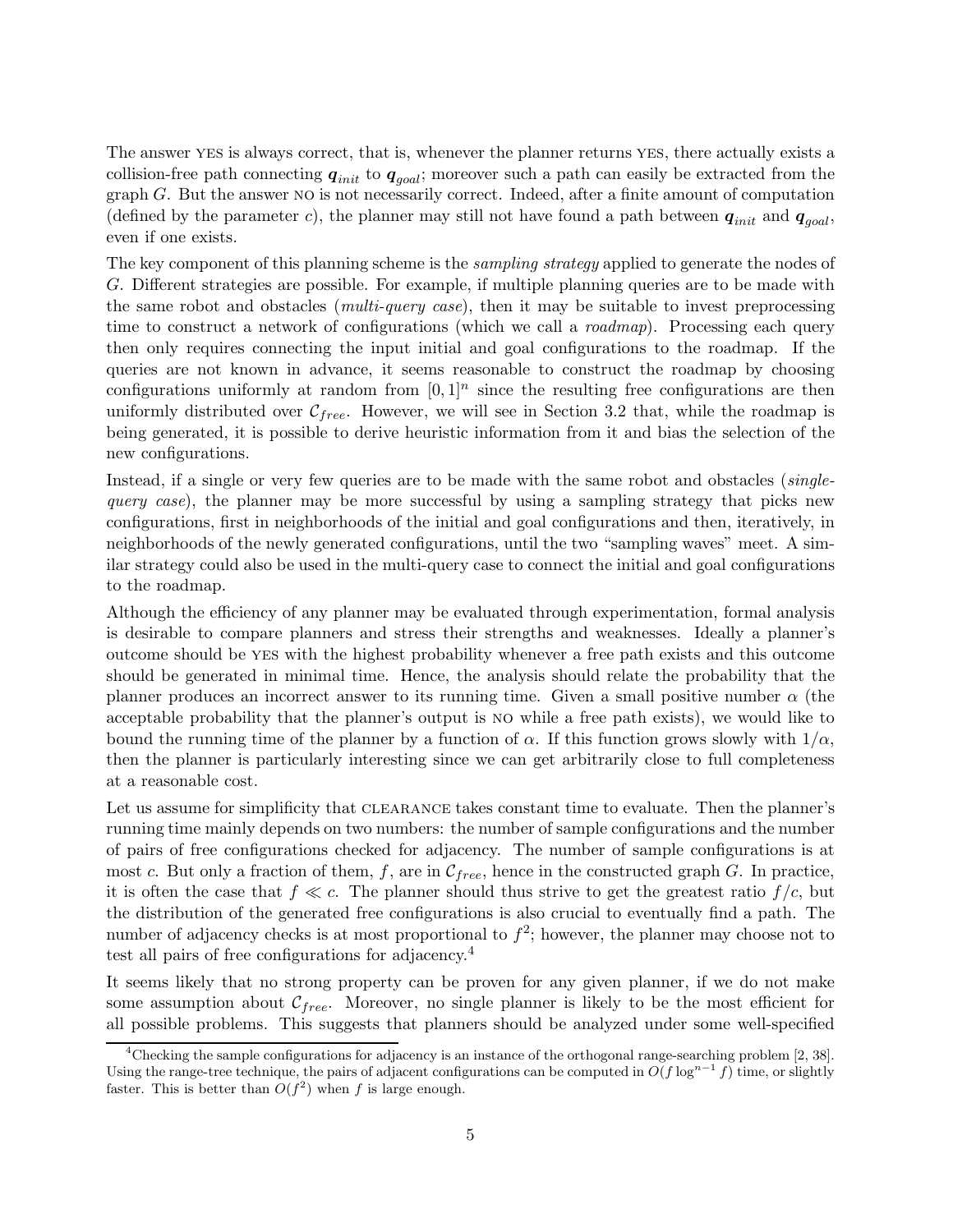assumptions. In Section 4, we will study the work carried out by a two-phase planner under two distinct assumptions. In one, the *visibility volume assumption*,  $C_{free}$  is such that every free configuration "sees" a subset of  $\mathcal{C}_{free}$  whose volume is at least an  $\epsilon$  fraction of the total volume of  $\mathcal{C}_{free}$ (we then say that  $\mathcal{C}_{free}$  is  $\epsilon$ -good). In the second assumption, the path clearance assumption, there exists a collision-free path between  $q_{init}$  and  $q_{goal}$  that has some given clearance  $\xi$ . Assumptions must be carefully crafted. Indeed, if these are too specific or unrealistic, the analysis will not yield useful results; on the other hand, if they are too general, the results will be too weak.

## 3 Specific Planners

We now present two planners that make use of the above scheme with different sampling strategies.

#### 3.1 Potential-Field Planner

This planner was originally described in  $[3, 4, 29]$ , along with experimental results.<sup>5</sup> Extensions and additional experimental results were presented in [8, 11, 26, 27]. Here, we focus on its relation to the general scheme presented above.

The planner is given a function  $U: \mathcal{C}_{free} \to \mathbb{R}^+ \cup \{0\}$ , the potential field, with a single global minimum (0) at the goal configuration.<sup>6</sup> It then attempts to connect  $q_{init}$  to  $q_{goal}$  by alternating *down motions* and *escape motions*. Each down motion "descends" along  $U$  until it reaches a local minimum, while escape motions attempt to flee from local minima.

The following algorithm, in which  $h$  is an input parameter, constructs a down motion starting at configuration  $q_s$ :

Down-Motion $(\boldsymbol{q}_s)$ :

- 1.  $q \leftarrow q_s$ .
- 2. While  $q$  is not labelled as a local minimum do:
	- (a) Pick at random up to h configurations adjacent to  $q$ , until one of them,  $q'$ , satisfies  $U(q') < U(q)$ .
	- (b) If the previous step succeeded in generating  $q'$ , then reset q to  $q'$ ; else label q as a local minimum.
- 3. Return  $q$ .

At Step 2(a) let  $q = (q_1, \ldots, q_n)$  and  $\eta = \text{CLEARANCE}(q)$ . Configurations are picked at random from the volume defined by  $\Pi_{i=1,\dots,n}[q_i-\eta/\rho,q_i+\eta/\rho] \cap [0,1]^n$ . According to Definition 1, all configurations in this volume are adjacent to  $q$ . To guarantee that Step 2 does not loop for ever, U must have no local minimum in the boundary of  $C_{free}$ . This can easily be obtained by including in the definition of  $U(q)$  a term proportional to 1/CLEARANCE $(q)$ .

 $5$ The planner is available by anonymous ftp from flamingo.stanford.edu:/pub/li/rpp3d.tar.gz.

 ${}^{6}$ Techniques to automatically construct this function are proposed in [3, 29].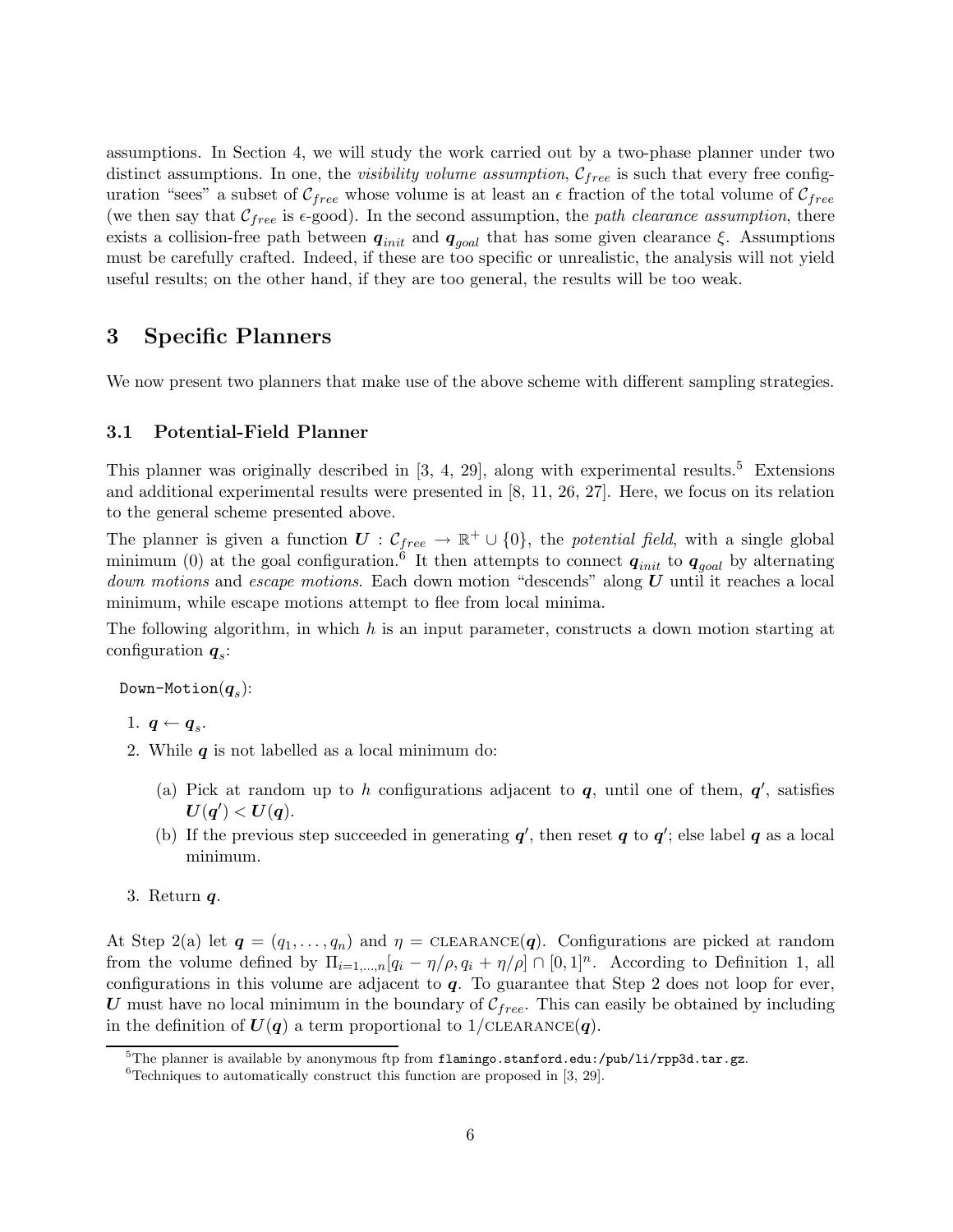The following algorithm constructs an escape motion starting at a local minimum  $q_i$ :

 $\mathtt{Escape-Motion}({\boldsymbol{q}}_l)$ :

1. Pick at random the length,  $\ell$ , of the motion.<sup>7</sup>

2. 
$$
q \leftarrow q_l; l \leftarrow 0.
$$

- 3. While  $l < \ell$  do:
	- (a) Pick at random a free configuration  $q'$  adjacent to  $q$ .
	- (b)  $l \leftarrow l + \max_i |q_i q'_i|.$
	- (c)  $q \leftarrow q'$ .
- 4. Return  $q$ .

The overall planning algorithm is the following:

## ${\tt Potential-Field-Planner}({\boldsymbol{q}}_{init}, {\boldsymbol{q}}_{goal}) {\bf :}$

- 1.  $q_l \leftarrow$  Down-Motion $(q_{init})$ .
- 2. While  $q_l \neq q_{goal}$  do:
	- $(a)$  Do:
		- i. If the total number of configurations generated so far exceeds  $c$  then return NO and halt.
		- ii.  $\boldsymbol{q}_s \leftarrow \texttt{Escape-Motion}(\boldsymbol{q}_l);$
		- iii.  $\boldsymbol{q}'_l \leftarrow \texttt{Down-Motion}(\boldsymbol{q}_s);$
		- until  $U(q_l') < U(q_l)$ .
	- (b)  $q_l \leftarrow q'_l$ .
- 3. Return yes.

The graph G constructed by the planner is a tree of paths rooted at  $q_{init}$ . Each configuration  $q'$  entered as a node of G has been picked so that it is adjacent to a configuration  $q$  already in G (Steps 2(a) and 3(a) of Down-Motion and Escape-Motion, respectively). Moreover,  $q'$  is only linked to  $q$  in  $G$ . Hence, the planner does not test pairs of configurations for adjacency, avoiding the cost of this test. During a down motion, the potential  $\boldsymbol{U}$  introduces a bias in the choice of the tree path that will be followed by the planner. Although the global geometry of  $\mathcal{C}_{free}$  is unknown,  $\boldsymbol{U}$  can be seen as a *specialist* that gives some heuristic indications about this geometry, i.e.: which directions are promising and which aren't. The techniques in  $[3, 29]$  compute U by combining local-minima functions computed over the robot's workspace. Although the resulting  $U$ often prevents the planner from getting trapped into big obstacle cavities, it still has local minima

<sup>&</sup>lt;sup>7</sup>In [3], we note that, on the average, a random walk of length  $\ell$  ends  $\sqrt{\ell}$  away from its starting point. This leads us to suggest choosing  $\sqrt{\ell}$  according to a truncated Laplace distribution with mean value equal to the "radius" of the configuration space. Here, this radius is 1.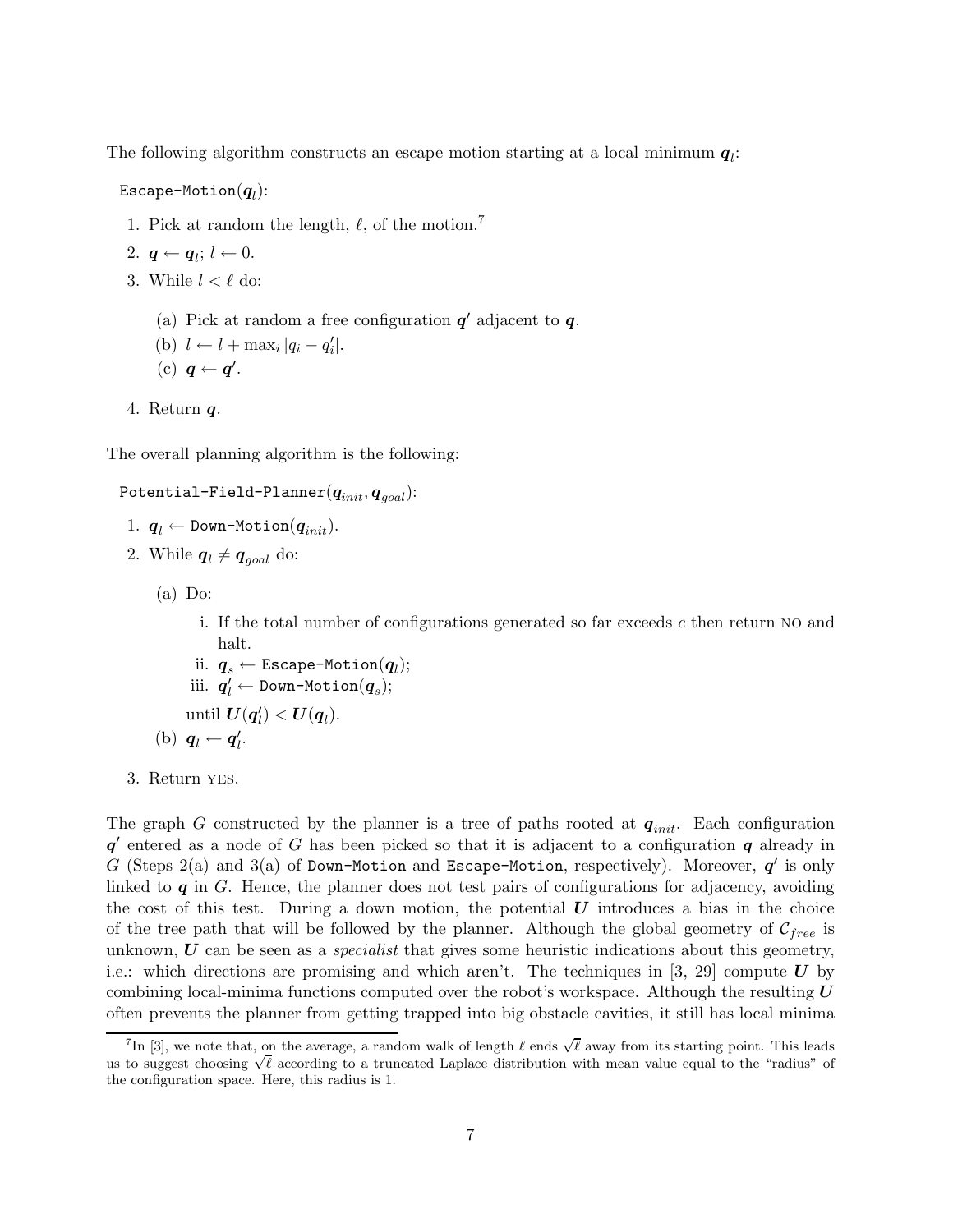and therefore is an imperfect characterization of the free space's geometry. On the other hand, computing local-minima-free potentials in large dimensional spaces is a difficult problem [25] that is at least as hard as path planning itself.

Using well-known properties of random motions, the potential-field planner can be shown probabilistically complete [3, 28]. Moreover, a calculation of the finite expected number of invocations of Escape-Motion is given in [28]. The idea underlying this calculation is the following. The basins of attraction of the local minima of  $U$  which have non-zero measure (the goal basin is assumed to be one of them) form a partition of the free space. For any two such basins  $B_i$  and  $B_j$ , one can define the finite transition probability  $p_{ij}$  that a random walk generated by Escape-Motion from the minimum in  $B_i$  terminates into  $B_j$ . The expected number of invocations of Escape-Motion before entering the goal basin is then expressed as a function of the  $p_{ij}$ 's. In theory, this result gives some indication of the expected complexity of the potential-field planner. But, in practice, the  $p_{ij}$ 's are unknown. In fact, a key issue in analyzing a planner based on random sampling is to translate some geometric property of the free space into probabilistic terms.

The potential-field planner has successfully solved many difficult problems (e.g., see [3, 8, 11, 26]). However, it is easy to create problems that it fails to solve in a reasonable amount of time, though they admit rather obvious solutions. Not surprisingly, most failures are due to traps, which cause some transition probabilities  $p_{ij}$  to be very small (in particular, the probabilities to enter the goal basin from some other basins). A trap is a basin of attraction of a local minimum of  $U$  that is almost completely surrounded by forbidden configurations (i.e.,  $\mathcal{C}\setminus\mathcal{C}_{free}$ ). Hence, a trap admits only narrow exits and the potential function inside the trap guides the robot away from these exits. If the robot's path starts within a trap or is guided into one by  $U$ , each escape motion executed then has a tiny probability of escaping the local minimum. One could imagine a variant of the planner where the potential field is randomly guessed among a collection of several functions and changed several times during planning, hoping that the various potentials would entail different traps. We did some experiments with this idea, but we only got limited results.

#### 3.2 Roadmap Planner

The problems encountered with the potential-field planner led us to develop another planner, the roadmap planner<sup>8</sup> described in  $[18, 20, 21, 24]$ . Several variants of this planner have been implemented; we present one below. Unlike the potential-field planner, this new planner uses no problem-specific heuristics.

The roadmap planner operates in two phases, preprocessing and query processing: The preprocessing phase consists of constructing a network  $R$  of configurations, the roadmap. The configurations in  $R$  are called *milestones*. They only form a subset of all the sample configurations generated by the planner; hence, the roadmap is not exactly the graph  $G$  mentioned in the general scheme. Every query specifies two configurations,  $q_{init}$  and  $q_{goal}$ , in  $C_{free}$ . Processing the query consists of connecting these configurations to two milestones and checking that these two milestones are in the same connected component of R.

The planner uses a simple algorithm, Connect (also called the *connector*), to construct the links of R. Given any two milestones,  $m_1$  and  $m_2$ , the connector checks if the straight-line segment connecting

 $8$ The planner is available by anonymous ftp from flamingo.stanford.edu:/pub/kavraki/prm.tar.gz.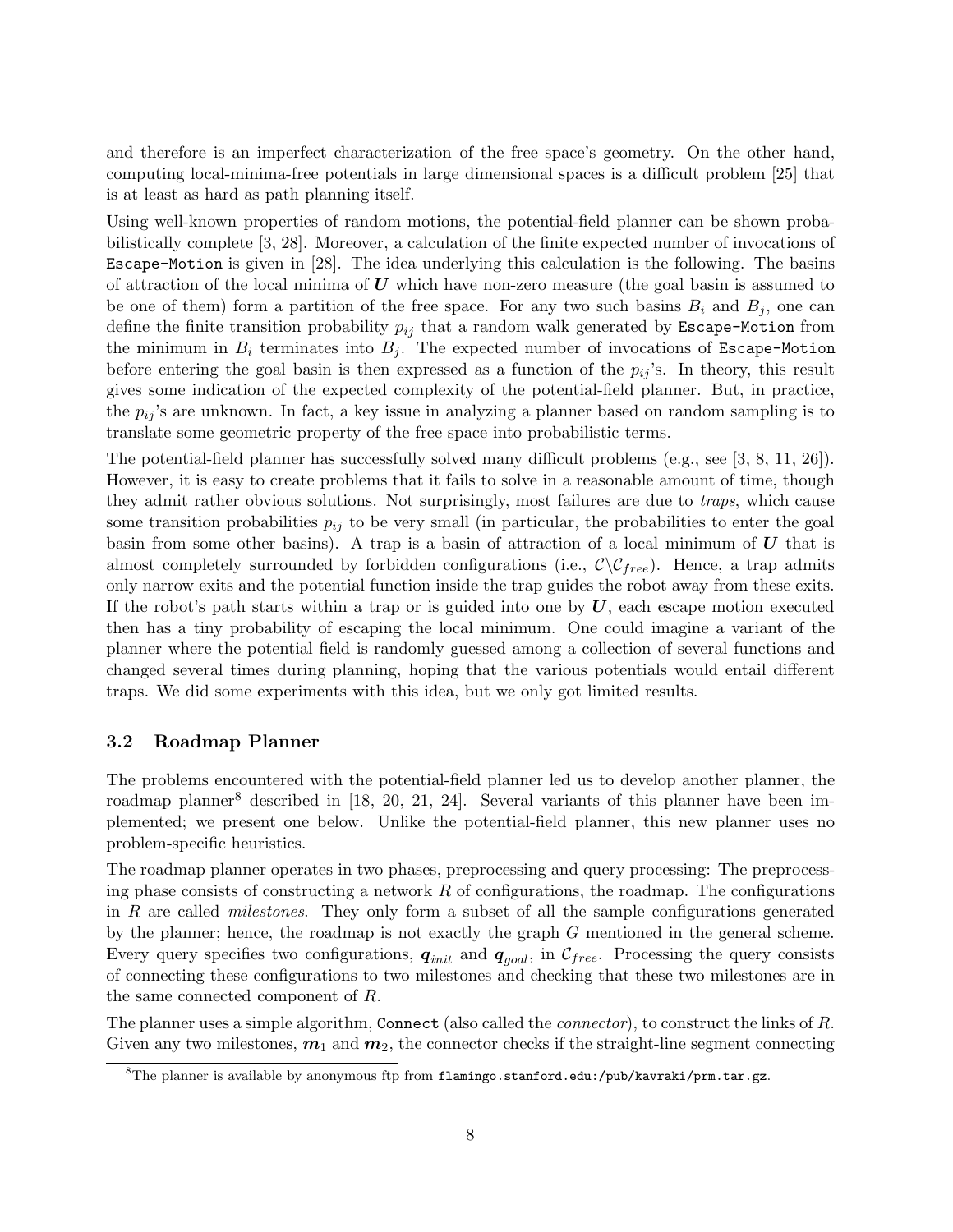them lies in  $\mathcal{C}_{free}$ . It does so by dichotomically breaking the segment into shorter segments and checking the endpoints of each segment for adjacency. It stops breaking a segment whenever its two endpoints are adjacent or one of them is not in free space. In the second case, Connect halts, without generating a link between  $m_1$  and  $m_2$  in the roadmap. Instead, if the connector eventually succeeds in partitioning the segment  $m_1m_2$  into segments (possibly, of unequal lengths) such that the endpoints of each segment are adjacent, it establishes a link between  $m_1$  and  $m_2$  in the roadmap. The work done by the connector is part of the sampling work done by the roadmap planner, but the sample configurations it generates are not permanently stored; they are not part of the roadmap R. In other words, the planner does not attempt to find additional connections among sample configurations generated between milestones. To keep our presentation simple, we assume that Connect only tries straight paths, but it could try other canonical paths as well. We say that a configuration sees another configuration if the straight-line segment joining them lies entirely in  $\mathcal{C}_{free}$ .

In the following algorithm we could limit the total number of sample configurations to  $c$ , as in the general scheme of Section 2. However, putting the limit on the number of generated milestones instead is more convenient; it will also facilitate the analyses of Section 4. The preprocessing phase constructs an initial roadmap containing r milestones (Steps 2 and 3 in the algorithm shown below). Then it expands this initial roadmap into a final one containing  $s > r$  milestones. Both r and s are input parameters. The first r milestones are chosen uniformly over  $\mathcal{C}_{free}$ . The remaining  $s - r$ milestones are selected in small regions considered as "difficult" parts of  $\mathcal{C}_{free}$ . The preprocessing algorithm is the following:

#### Preprocessing:

1.  $i \leftarrow 0$ .

- 2. While  $i < r$  do:
	- (a) Pick a configuration  $q$  in  $\mathcal C$  at random.
	- (b) If CLEARANCE $(q) > 0$  then
		- i. Store  $q$  as a milestone of the roadmap.
		- ii.  $i \leftarrow i + 1$ .
- 3. For every pair of milestones  $m_1$  and  $m_2$  whose distance is less than d, do: Connect $(m_1, m_2)$ .
- 4. Invoke Resample to expand the roadmap by  $s r$  milestones (see below).

The threshold d at Step 3 is an input parameter. It is used to limit the number of pairs of milestones that are tested by Connect, since in most spaces two milestones that are far apart are unlikely to see each other. Step 3 takes time at most quadratic in  $r$ , which is usually much smaller than the total number of sample configurations generated by the roadmap planner.<sup>9</sup>

Resample selects milestones with probability inversely proportional to their degrees in the roadmap (i.e., their number of connections to other milestones). Intuitively, a milestone with few or no connections lies in a difficult region of the free space. For each milestone  $m$  that it selects, Resample picks a number of new milestones at random in a neigborhood of  $m$  and invokes Connect to try to

<sup>9</sup>Footnote 4 applies here too.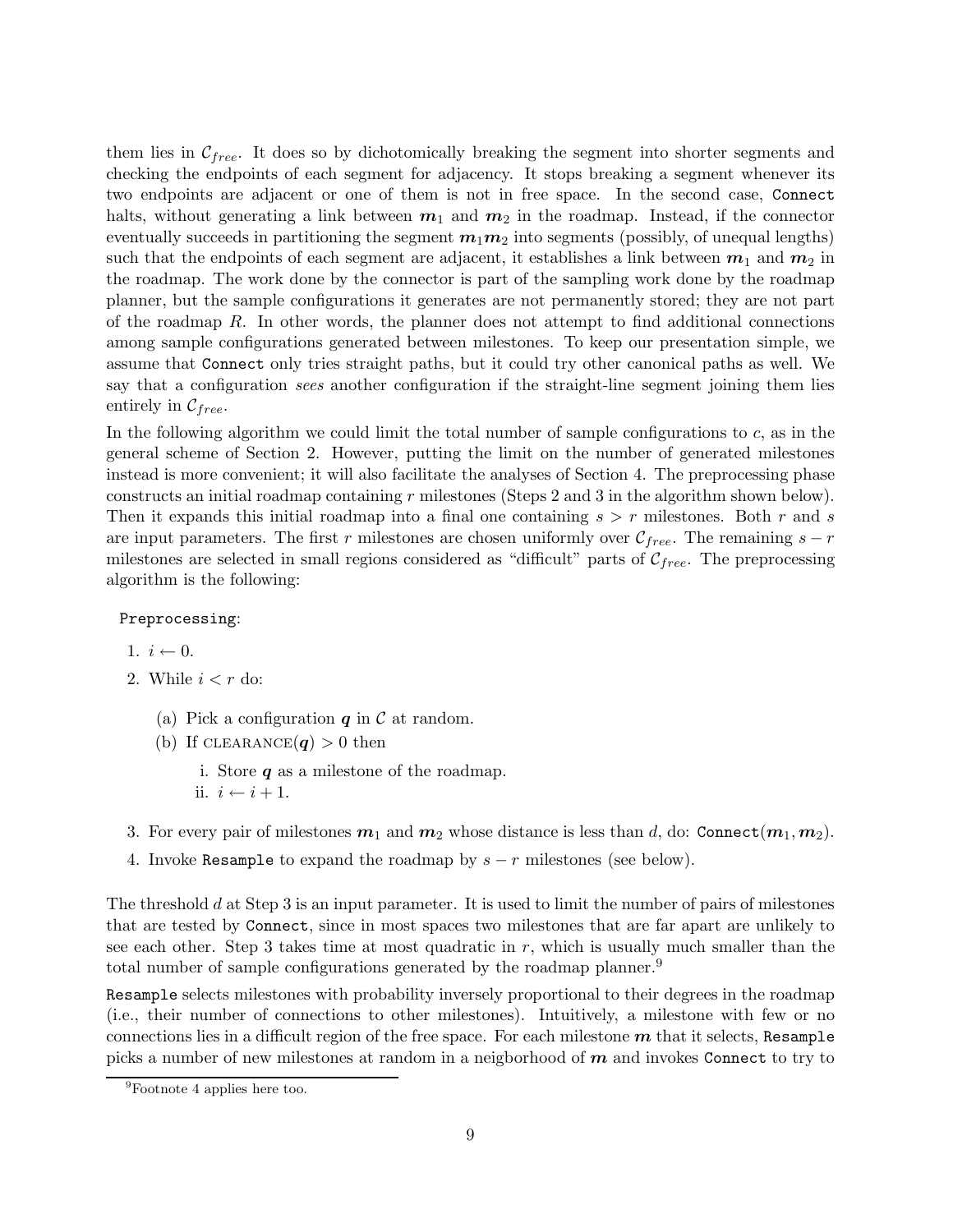link each of these new milestones to other milestones. This expansion of the roadmap terminates when the total number of milestones is s. Experiments have been done with and without the roadmap expansion step (Step 4). Roadmaps containing the same total number of milestones have been constructed both ways. The roadmaps generated using the expansion step have been consistently better, i.e., subsequent queries were processed more quickly with less incorrect no answers. Over a large range of problems, generating 2/3 of the milestones at Step 2 and 1/3 at Step 4 gave good results.

After preprocessing, each query is handled as follows  $(g$  is an input parameter):

Query-Processing $(q_{init}, q_{goal})$ :

- 1. For  $i = \{init, goal\}$  do:
	- (a) If there exists a milestone  $m$  that sees  $q_i$  then  $m_i \leftarrow m$ .
	- (b) Else
		- i. Repeat g times:

Pick a configuration  $q$  at random in the neighborhood of  $q_i$ 

until q sees both  $q_i$  and a milestone  $m$ .

- ii. If all g trials failed then return NO and halt, else  $m_i \leftarrow m$ .
- 2. If  $m_{init}$  and  $m_{goal}$  are in the same component of the roadmap then return YES; else return no.

## 4 Analysis

We now give formal analyses of two variants of the roadmap planner. We characterize the amount of computation that the planner must do in order to give correct answers with high probability.

The intuitive reason for the experimental success of the above planners is that there usually exist many collision-free paths joining two configurations. Hence, to bound the running time of the roadmap planner, we assume that  $\mathcal{C}_{free}$  satisfies some geometric property capturing the above intuition. We propose two such properties. Our thesis is that the success of any sampling strategy will stem from a similar property.

In both analyses, we consider that the key number affecting the planner's running time is the number of milestones in the constructed roadmap. Since to generate a single milestone it might be necessary to randomly pick several (possibly, many) configurations in  $\mathcal{C}$ , we implicitly assume that the volume of  $\mathcal{C}_{free}$  relative to the volume of  $\mathcal{C}$  is not too small. If this assumption is not satisfied, any variant of the roadmap algorithm presented in Section 3.2 will behave poorly. In this case, we should probably make the additional assumption that a few free configurations are given (after all, every query will give two such configurations); then, a possible sampling strategy could be to build a roadmap by generating milestones in small regions centered at the given configurations, first, and at the newly generated milestones, next.

Note that bounding the number of milestones is not sufficient to bound the running time of the planner, because it does not account for the running time of Connect. If two milestones passed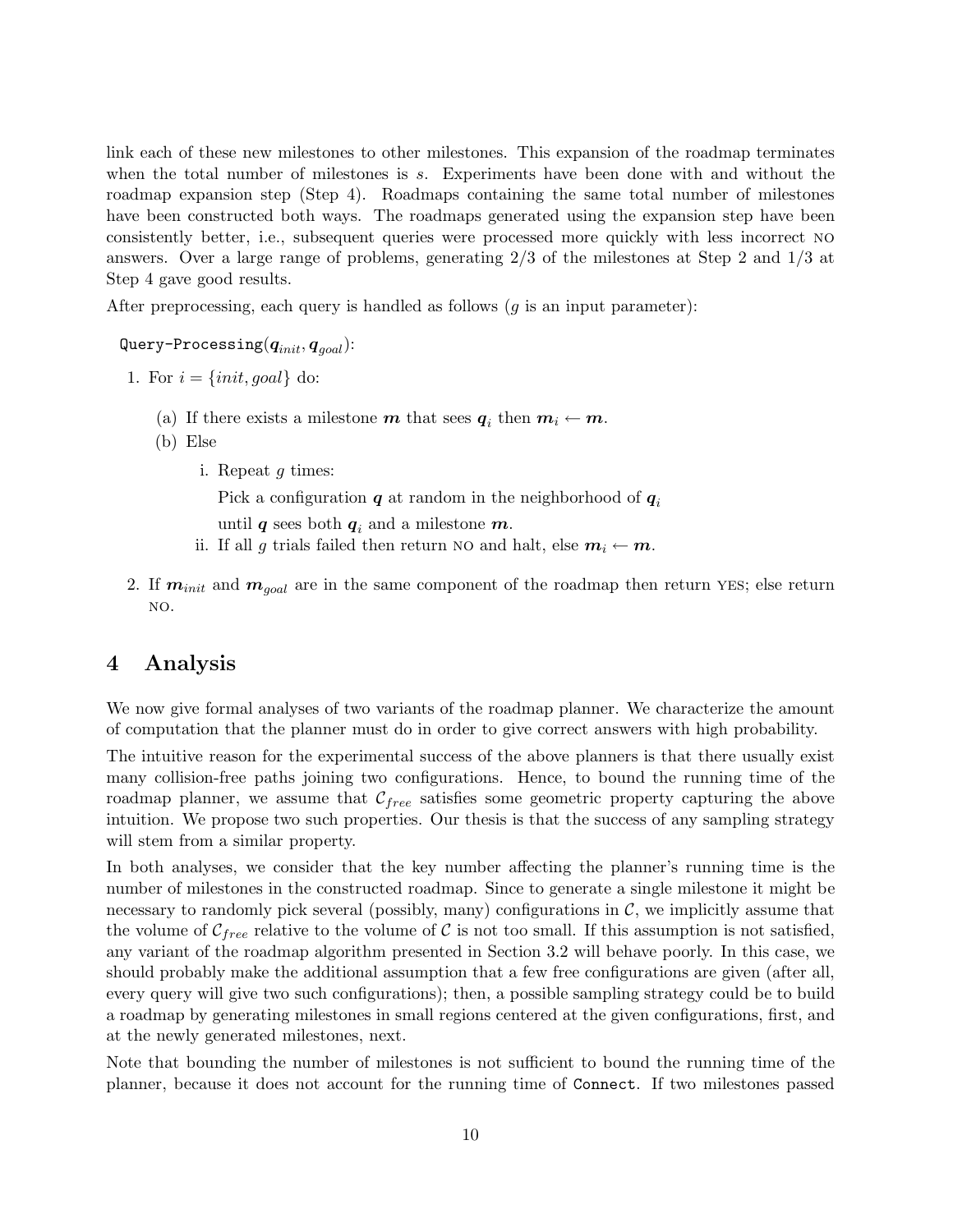to Connect see each other, but the line segment connecting them is arbitrarily close to the free space boundary, then the connector will have to break it into arbitrarily many small segments. This problem could be eliminated by extending the general scheme of Section 2 with a primitive computing the volume swept out by the robot when it moves between two configurations along a straight path in configuration space.

Here, we only state the main results of our analyses. We give formal proofs of the three main theorems (Theorems 1, 2, and 7) in the appendix. The proofs of two other theorems (Theorems 3 and 4) are straighforward and short; they appear in the text below. For the proofs of Theorems 5 and 6, we refer the reader to [22, 23]. Indeed, these proofs are longer and more technical, while the theorems themselves are less important to a robotics audience. Finally, Theorem 8 is essentially a refinement of Theorem 7. Its proof can be found in [18, 19].

In the rest of this section we denote the volume of a subset  $\mathcal X$  of  $\mathcal C$  by  $\mu(\mathcal X)$ .

#### 4.1 Visibility Volume Assumption

#### 4.1.1 Definition and algorithms

For any configuration  $q \in \mathcal{C}_{free}$ , let  $\mathcal{S}(q)$  consist of all those configurations  $q' \in \mathcal{C}_{free}$  that q sees.

**Definition 2** Let  $\epsilon$  be a positive real. A configuration  $q \in \mathcal{C}_{free}$  is  $\epsilon$ -good if  $\mu(\mathcal{S}(q)) \geq \epsilon \mu(\mathcal{C}_{free})$ . Furthermore,  $\mathcal{C}_{free}$  is  $\epsilon$ -good if all the configurations it contains are  $\epsilon$ -good.

The visibility volume assumption made here is that  $C_{free}$  is  $\epsilon$ -good, that is, each configuration in it sees a significant portion of  $C_{free}$ . The underlying intuition is that it is then relatively easy to pick a set of milestones that, collectively, can see most of  $C_{free}$ . But the assumption fails to prevent  $\mathcal{C}_{free}$  from containing narrow passages through which it might be difficult to connect milestones. For example, consider the case where  $\mathcal C$  is two-dimensional and  $\mathcal C_{free}$  consists of two disks of equal size that overlap by a very small amount. Then  $C_{free}$  is  $\epsilon$ -good for  $\epsilon \approx 0.5$ . But the probability that any milestone in one disk sees a milestone in the other disk is very small. For this reason, we use a variant of the roadmap algorithm that embeds a "complex planner". We assume that this complex planner is error-free in that it discovers a path between two given configurations whenever one exists, and reports failure when there is none. But of necessity such a complete planner must be expensive to run, and so we seek to use it sparingly. In particular, to keep query processing fast, we restrict the use of the complex planner to the preprocessing stage.

The preprocessing algorithm is similar to the one given in Section 3.2. The main difference is that Step 4 invokes Permeation, instead of Resample. Permeation uses the complex planner to improve the roadmap connectivity; unlike Resample, it does not add new milestones to the roadmap. The constructed roadmap contains s milestones; these are all generated at Step 2.

#### Preprocessing:

- 1.  $i \leftarrow 0$ .
- 2. While  $i < s$  do:
	- (a) Pick a configuration  $q$  in  $\mathcal C$  at random.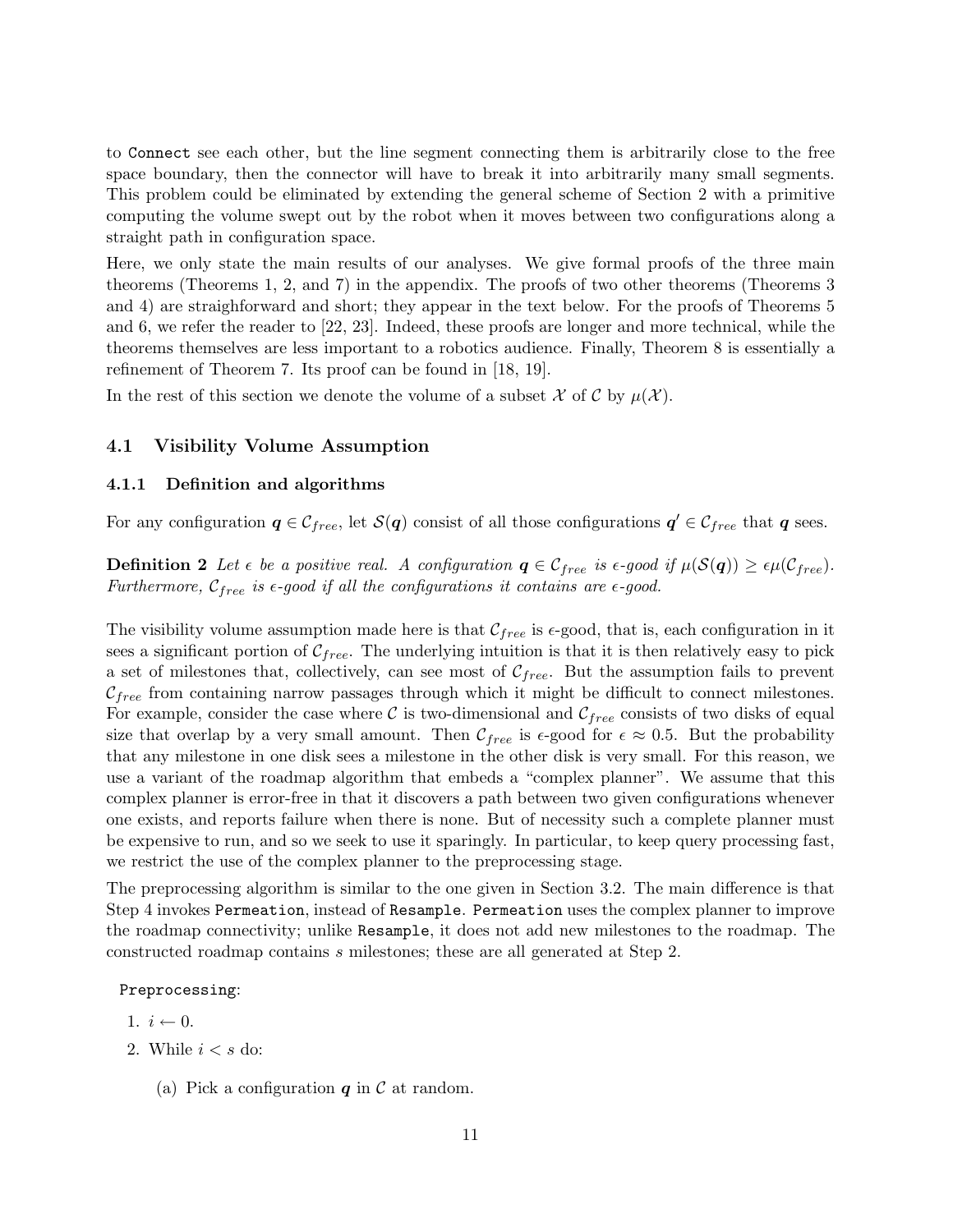- (b) If CLEARANCE $(q) > 0$  then
	- i. Store  $q$  as a milestone of the roadmap.
	- ii.  $i \leftarrow i + 1$ .
- 3. For every pair of milestones  $m_1$  and  $m_2$ , do: Connect $(m_1, m_2)$ .
- 4. Pick one representative milestone from each component of the current roadmap. Let V be the set of these representative milestones. Invoke Permeation $(V)$  to improve the connectivity of the milestones (see below).

The result of this preprocessing is a roadmap such that any two nodes are in the same component if and only if the corresponding milestones are in the same component of  $\mathcal{C}_{free}$ . Step 3 may fail to find all possible links between the milestones due to the incompleteness of the connector. Permeation invoked in Step 4 fixes this problem by using the complex planner to discover additional connections between milestones. Note that Permeation is a last resort; hopefully, much if not all of the connectivity information should have been discovered before this step.

It is worth noticing that the algorithms of the implemented planner presented in [18, 20, 21] are similar to those described here, except that it uses the potential-field planner of Section 3.1 instead of the complex planner. The potential-field planner is not complete, but it is quite rare in practice that two milestones in the same component of the free space can be connected neither by invoking Connect at Step 3 of the proprocessing, nor by the potential-field planner. The planner of [18, 20, 21] seems a good approximation of the algorithms given here, and the analysis proposed below is relevant to this planner.

The query processing is handled by the following algorithm, which is similar to the query-processing algorithm of Section 3.2:

Query-Processing $(q_{init}, q_{goal})$ :

- 1. For  $i = \{init, goal\}$  do:
	- (a) If there exists a milestone  $m$  that sees  $q_i$  then  $m_i \leftarrow m$ .
	- (b) Else
		- i. Repeat g times:

Pick a configuration  $q$  at random in  $\mathcal{S}(q_i)$ 

until q sees both  $q_i$  and a milestone m.

- ii. If all g trials failed then return FAILURE and halt, else  $m_i \leftarrow m$ .
- 2. If  $m_{init}$  and  $m_{goal}$  are in the same component of the roadmap then return YES; else return no.

Step 1(b)i differs slightly from the corresponding step in the query-processing algorithm of Section 3.2. Since in general we do not know how to compute  $\mathcal{S}(q_i)$ , picking configurations in this set requires guessing configurations in configuration space and retaining only those that are seen by  $q_i$ . This means that each of the g iterations performed at Step 1(b) may require several trials to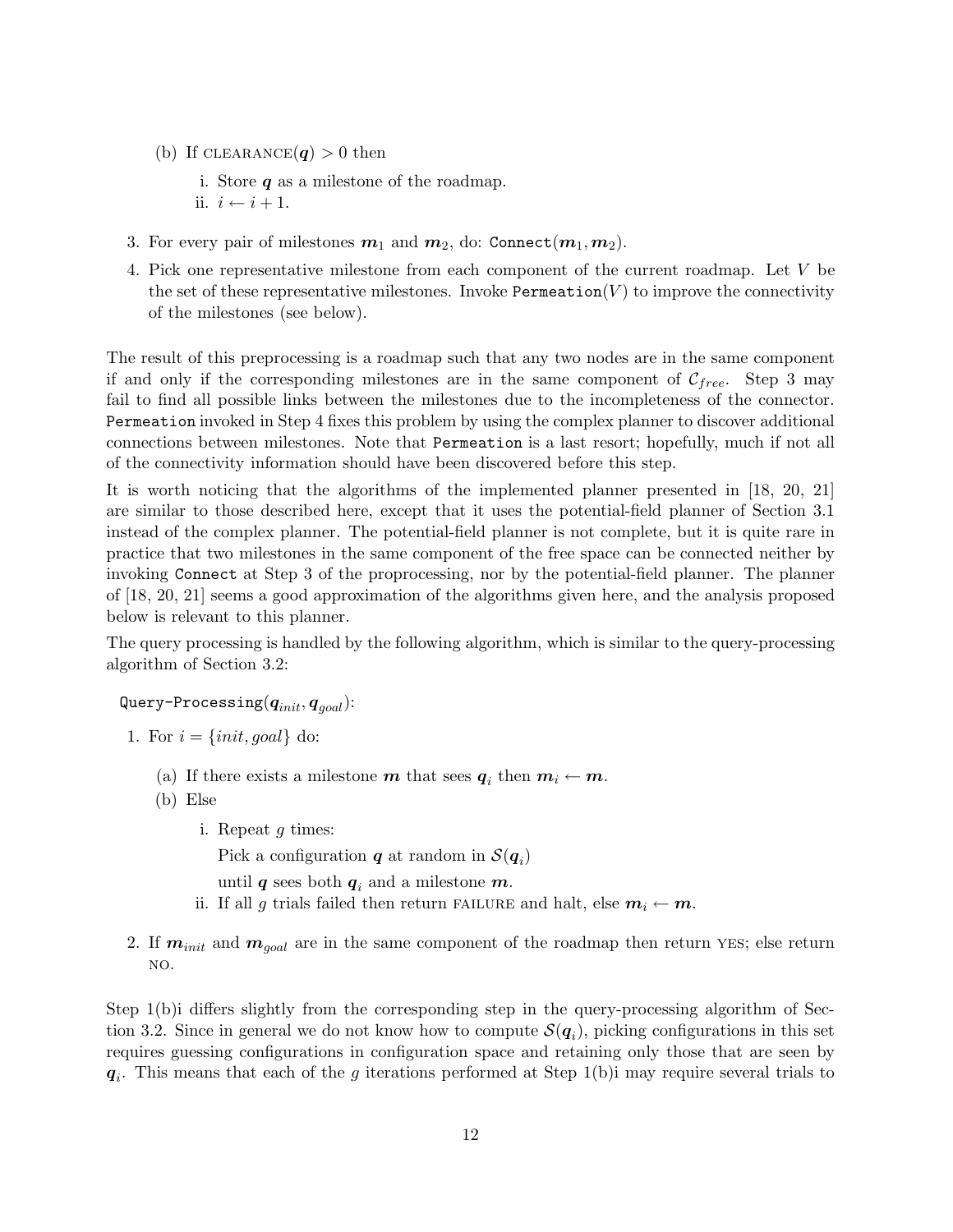obtain a configuration visible from  $q_i$ . The analysis proposed below ignores these trials and focuses only on the number g.

Another difference between the above algorithm and the one of Section 3.2 is that it returns FAILURE (instead of no) at Step 1(b)ii. Due to the use of the Permeation in the preprocessing, both the answers yes and no are now always correct. With some probability though, the query-processing algorithm may fail to give an answer.

#### 4.1.2 Performance guarantees

Let us first present some performance guarantee for the preprocessing phase. Call a set of milestones *adequate* if the volume of the subset of  $\mathcal{C}_{free}$  not visible from any of these milestones is at most  $(\epsilon/2)\mu(\mathcal{C}_{free})$ . Intuitively, if we were to place a point source of light at each milestone, we would like a fraction at least  $1 - \epsilon/2$  of  $C_{free}$  to be illuminated.

Let C be a positive constant large enough that for any  $x \in (0,1]$ ,  $(1-x)^{(C/x)(\log 1/x + \log 2/\beta)} \leq x\beta/2$ . Clearly, there exists such a constant.

**Theorem 1** Let  $\beta \in (0,1]$  be a positive real constant. If  $s \ge (C/\epsilon)(\log 1/\epsilon + \log 2/\beta)$ , then preprocessing generates an adequate set of milestones with probability at least  $1 - \beta$ .

Note that as  $\epsilon$  increases, the requirement for adequacy grows weaker, i.e., the portion of the free space that has to be visible by at least one milestone gets smaller. Intuitively, this comes from the fact that a greater  $\epsilon$  will make it easier to connect query configurations to the roadmap. Naturally, the number of milestones needed becomes smaller.

Theorem 1 only says that most of  $C_{free}$  is likely to be visible from some milestone in the roadmap; using this property alone, we can show that queries can be answered quickly. But the adequacy of the milestones is not sufficient to imply that the roadmap is a good representation of the connectivity of  $C_{free}$ . The use of the complex planner in the permeation algorithm is inevitable to ensure a good probability that the query processing outcomes yes or no.

Let us choose  $g = \log(2/\gamma)$  at Step 2 of Query-Processing, where  $\gamma \in (0,1]$  is the failure probability we are willing to tolerate during a query. We can show the following performance guarantee for the query processing phase:

**Theorem 2** If the set of milestones chosen during preprocessing is adequate, then the probability that the query-processing algorithm outputs FAILURE is at most  $\gamma$ .

In fact, our analysis (in the Appendix, Section B) implies that the expected number of executions of Step 1(b)i in the query-processing algorithm is at most 2.

Theorems 1 and 2 give performance guarantees for the preprocessing phase and the query-processing phase, respectively. This is appropriate, since many queries will be made using the same roadmap. However, we can easily blend the two theorems to bound the probability that the planner returns FAILURE for a single query by  $(1 - \beta)\gamma + \beta$  (this is obtained by bounding by one the probability that the planner returns FAILURE when the set of milestones is not adequate). Then, let  $\alpha \in (0,1]$ be the probability of a FAILURE outcome which we are willing to tolerate. Neither the number s of milestones, nor the number g of trials at Step 2 of Query-Processing grow faster than  $\log(1/\alpha)$ , when  $\alpha \rightarrow 0$ .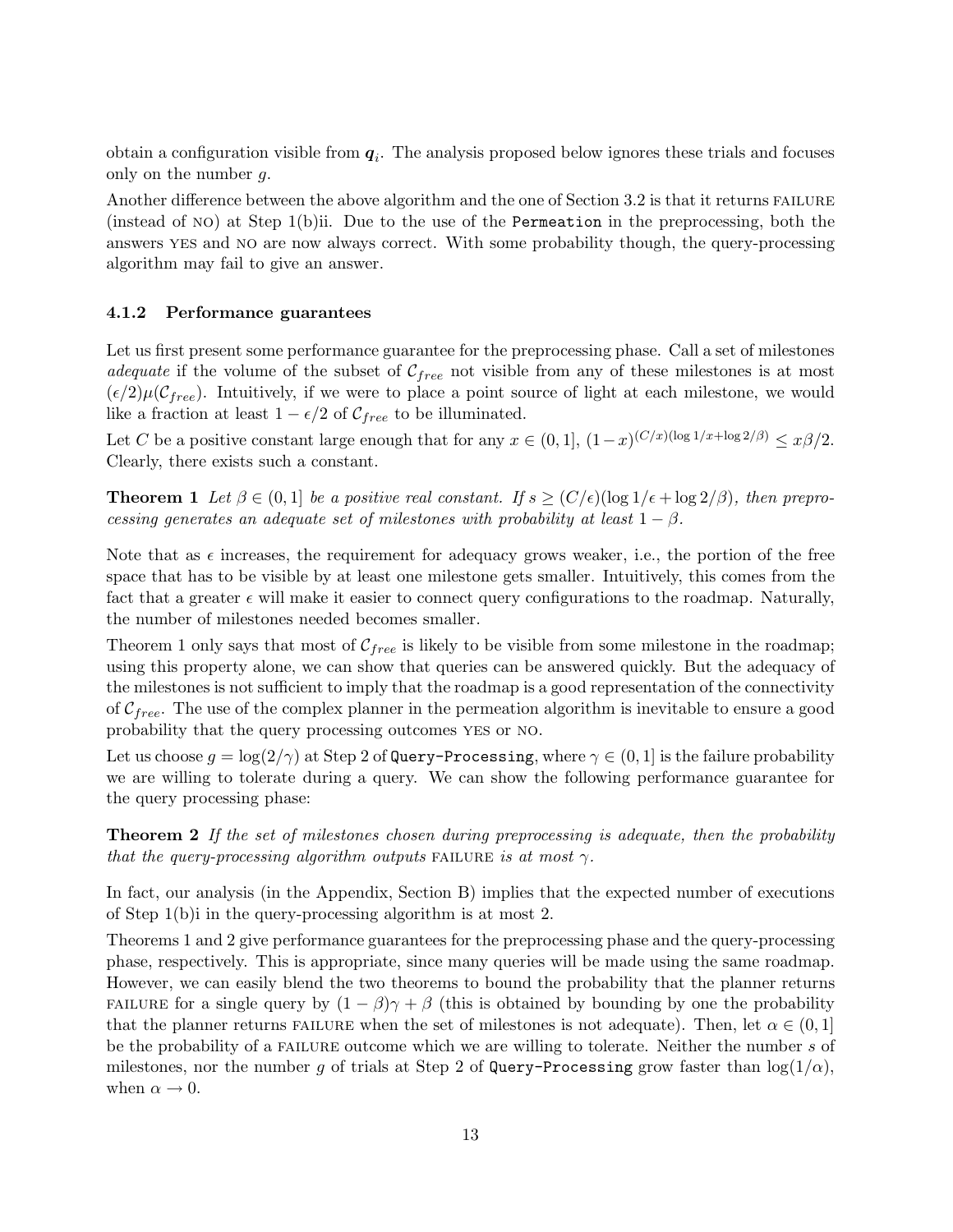#### 4.1.3 Number of calls to complex planner

We now turn to the description of Permeation and its analysis. Our goal is to evaluate how many times the complex planner must be invoked at Step 4 for the preprocessing algorithm.

Permeation must determine which milestones in  $V$  are reachable from each other, i.e., it must partition V into subsets such that all milestones in the same subset belong to the same component of  $\mathcal{C}_{free}$  and no two milestones in two different subsets are in the same component of  $\mathcal{C}_{free}$ . If p is the size of V, it can do so with  $O(p^2)$  invocations of the complex planner by trying it on every pair of milestones in  $V$ , but we show below that far fewer invocations may suffice.

We work with the following abstract version of the permeation problem. The input is a graph N with p vertices, consisting of k disjoint cliques. The goal is to determine this clique partition of  $N$ . The graph is presented as an adjacency matrix and the cost of an algorithm is measured by the number of entries it examines in the adjacency matrix of N. This is the *edge probe model* used in the study of evasive graph properties [33]. The vertices of N correspond to the milestones in  $V$ , and an edge is present between two vertices if the corresponding milestones lie in the same component of  $\mathcal{C}_{free}$ . The milestones from any particular component of  $\mathcal{C}_{free}$  will form a clique in N, and there are no edges between two distinct cliques. A probe into the adjacency matrix corresponds to an invocation of the complex planner.

Let  $NC(p, k)$  denote the non-deterministic complexity of this problem. A non-deterministic algorithm is only required to verify that some partition into k cliques is the right partition. It must make at least one probe on each of the p vertices. It must also have verified that each pair of cliques is in fact disconnected. Hence:

## **Theorem 3** For  $1 \le k \le p$ ,  $NC(p, k) = \Theta(p + k^2)$ .

The non-deterministic complexity of the problem is clearly a lower bound on its deterministic and even randomized complexity.

We now characterize the worst-case deterministic complexity of this problem, denoted  $T(p, k)$ . Consider the following deterministic algorithm: by probing all edge slots incident on an arbitrary vertex x, determine the neighborhood of x, say  $\Gamma(x)$ ; let  $C_x = \{x\} \cup \Gamma(x)$ , and output  $C_x$ ; then, recur on the vertex-induced subgraph  $N[V \setminus C_x]$ . The number of levels in the recursion is k, since one of the k cliques is removed from N prior to each recursive call. The number of probes made in the process of determining each such clique is at most p. The total number of probes is  $O(pk)$ . The following permeation algorithm is an iterative version of the recursive algorithm (the nodes of N are named  $1, 2, \ldots, p$ :

#### Deterministic-Permeation $(V)$ :

- 1. Mark all vertices of  $N$  as being LIVE.
- 2. Initialize  $x \leftarrow 1$ .
- 3. While  $x \leq p$  do:
	- (a)  $\Gamma(x) \leftarrow \emptyset$ .
	- (b) For  $y = x + 1$  to p do: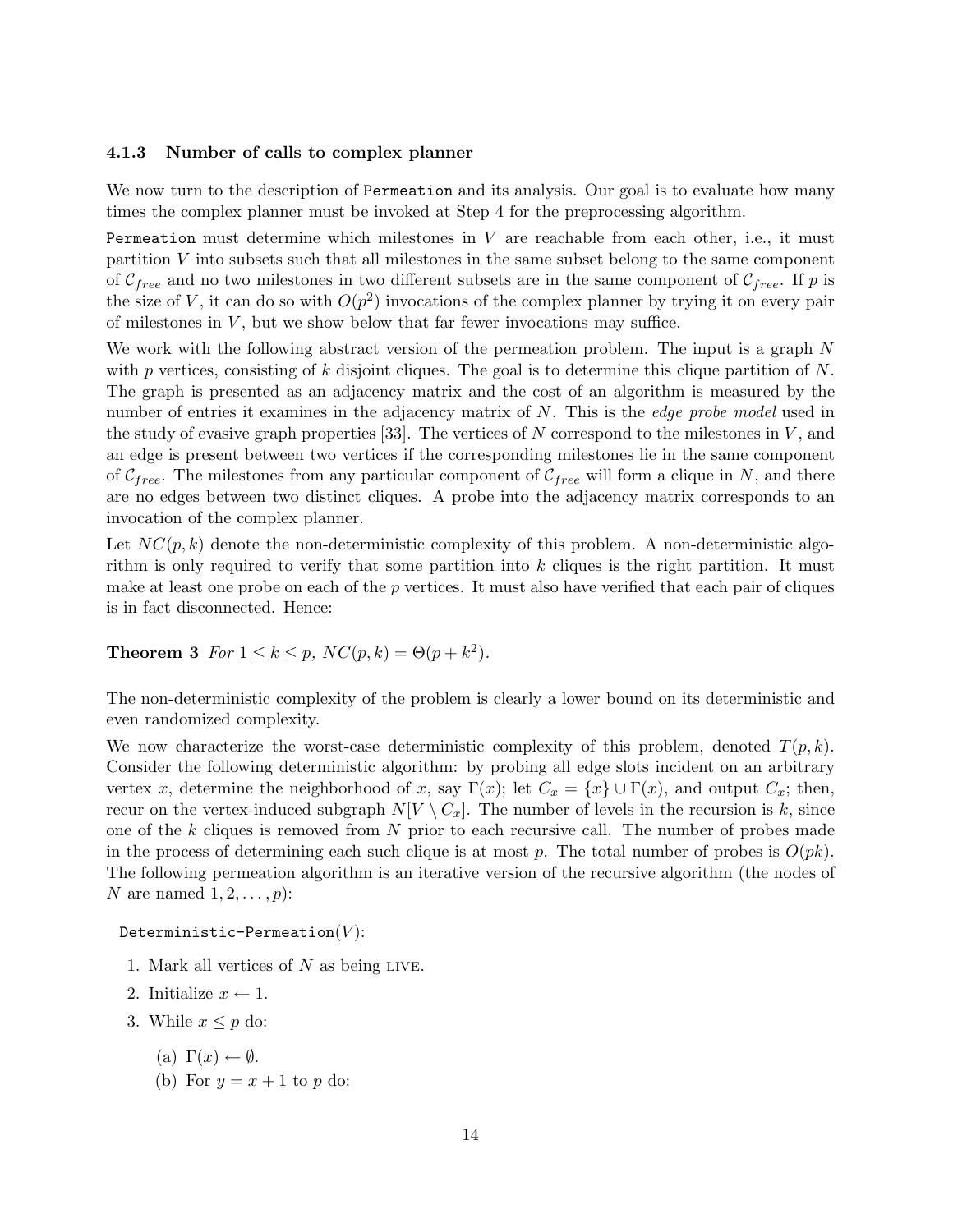- i. If vertex y is marked LIVE then probe the edge  $(x, y)$  in N.
- ii. If edge  $(x, y)$  is probed and found present then mark y as DEAD and add y to  $\Gamma(x)$ .
- (c) Output  $\{x\} \cup \Gamma(x)$  as being a clique.
- (d) Mark  $x$  as being DEAD.
- (e) Set x to the smallest numbered LIVE vertex, or  $p+1$  if there are no LIVE vertices left.

By the preceding discussion, we have:

**Theorem 4** Deterministic-Permeation correctly solves the permeation problem using  $O(pk)$ probes.

The following lower bound establishes that Deterministic-Permeation is optimal. The proof uses a non-trivial adversary argument [23].

**Theorem 5** For  $1 \leq k \leq p$ ,  $T(p, k) = \Omega(pk)$ .

We now give a randomized algorithm that beats the lower bound of Theorem 5 when the sizes of the  $k$  cliques differ significantly, which is often the case in practice (when  $k > 1$ ). Randomized-Permeation labels the vertices in a random order and then invokes Deterministic-Permeation.

Randomized-Permeation $(V)$ :

- 1. Permute the vertices randomly. Rename the nodes by  $1, \ldots, n$ , in the order of the generated list.
- 2. Invoke Deterministic-Permeation $(V)$ .

Let  $w_1 \geq w_2 \geq \cdots \geq w_k$  be the sizes of the cliques in an instance N arranged in a non-increasing order, where  $p = \sum_{i=1}^{k} w_i$ . Denote by  $C_i$  the *i*th largest clique in N. Define a function  $u()$  on an ordered k-tuple of positive integers  $n_1, n_2, \ldots, n_k$  by  $u(n_1, n_2, \ldots, n_k) = \sum_{i=1}^k i n_i$ .

**Theorem 6 Randomized-Permeation** correctly determines the clique structure and incurs an expected cost that is at most

$$
2u(w_1, w_2, \ldots, w_k) - p - k.
$$

Furthermore, with high probability, the cost is at most

$$
O(u(w_1, w_2, \ldots, w_k) \log p).
$$

Observe that the worst case is when all  $w_i$  are equal to  $p/k$ , in which case the expected cost is  $O(pk)$ . On the other hand when there is one giant clique and  $k-1$  cliques of size  $O(1)$  the expected cost is  $\Theta(p+k^2)$ , which is essentially the non-deterministic lower bound.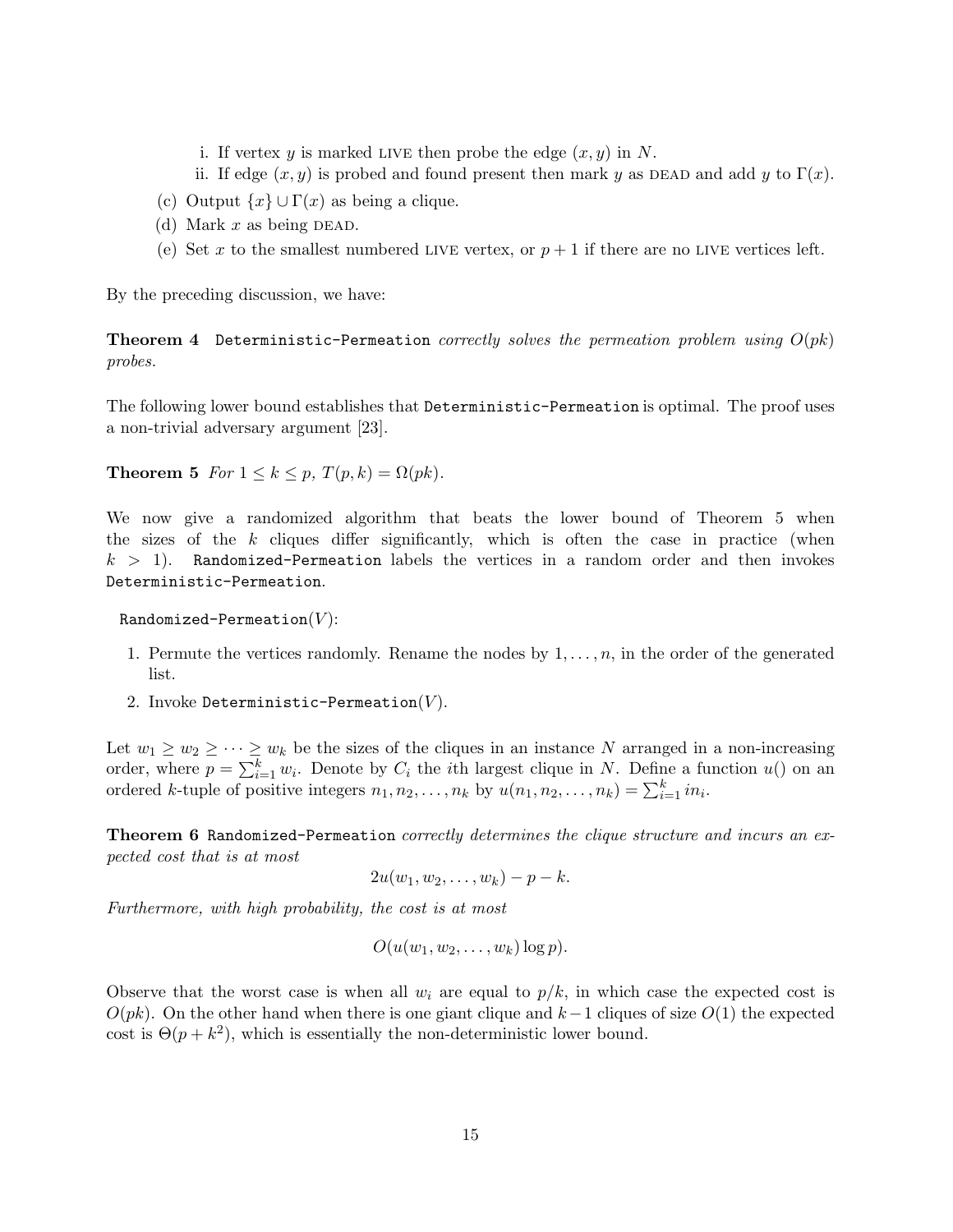#### 4.2 Path Clearance Assumption

The visibility volume assumption does not prevent the existence of narrow passages in  $\mathcal{C}_{free}$ . To remove the need for the "complex planner" and get closer to the roadmap planner of Section 3.2, we now consider a seemingly stronger assumption: between the two configurations given by a query, there exists a collision-free path  $\tau$  that achieves some clearance  $\xi$  between the robot and the obstacles. More formally, let us parametrize  $\tau$  by the arc length  $\ell$  from the initial configuration and let L designate the path's total length, i.e.,  $\tau : \ell \in [0, L] \to \tau(\ell) \in \mathcal{C}_{free}$ . We define  $\xi(\ell)$  to be the Euclidean distance between  $\tau(\ell)$  and the free space boundary, and  $\xi_{inf}$  to be  $\inf_{\ell \in [0,L]} \xi(\ell)$ .

We consider a variant of the roadmap planner in which the preprocessing algorithm consists of the first three steps of the algorithm given in Section 4.1. Unlike the planner of Section 3.2, it does not include the resampling step. The query-processing algorithm is also simpler than in Section 3.2, in that it only checks that the initial and goal configurations see milestones in the roadmap. If any one of these connections fails, the query-processing algorithm returns no. Hence, this query-processing algorithm is deterministic.

Under the path clearance assumption, any NO outcome is incorrect. Let  $\alpha$  be the probability that we are willing to tolerate for this event. The following two theorems relate the size of the roadmap to this probability, as well as to the two parameters of the assumption, that is, the length  $L$  of the hypothesized path and its clearance. They give a performance guarantee for the whole planner.

**Theorem 7** Let  $\alpha \in (0,1]$  be a positive real constant. Let a be the constant  $2^{-n}\mu(\mathcal{B}_1)/\mu(\mathcal{C}_{free})$ where  $\mathcal{B}_1$  denotes the unit ball in  $\mathbb{R}^n$ . If s is chosen such that:

$$
\frac{2L}{\xi_{inf}}(1 - a\xi_{inf}^n)^s \le \alpha,\tag{1}
$$

then the planner outputs yes with probability at least  $1 - \alpha$ .

Note that, for any given L and  $\xi_{inf}$ , the quantity on the left side of the above inequality tends toward zero when  $s \to \infty$ . It is even more important to remark that it depends exponentially on s, so that the number of milestones s needed grows no faster than the logarithm of  $1/\alpha$ .

The following theorem is similar to the previous one, but makes use of the clearance distribution  $\xi(\ell)$  rather than just its infimum:

**Theorem 8** Let  $\alpha \in (0,1]$  be a positive real constant. Let a be the same constant as in Theorem 7. If s is chosen such that:

$$
6\int_0^L \frac{\left(1 - \left(\frac{a}{2^n}\right)\xi^n(\ell)\right)^s}{\xi(\ell)} d\ell \le \alpha,\tag{2}
$$

then the planner outputs yes with probability at least  $1 - \alpha$ .

Using the inequality  $1 - x \le e^{-x}$ , for  $x \ge 0$ , we get the following easier-to-use relations:

• The bound of Theorem 7 becomes:

$$
\frac{2L}{\xi_{inf}} \exp(-a\xi_{inf}^n s) \le \alpha.
$$
\n(3)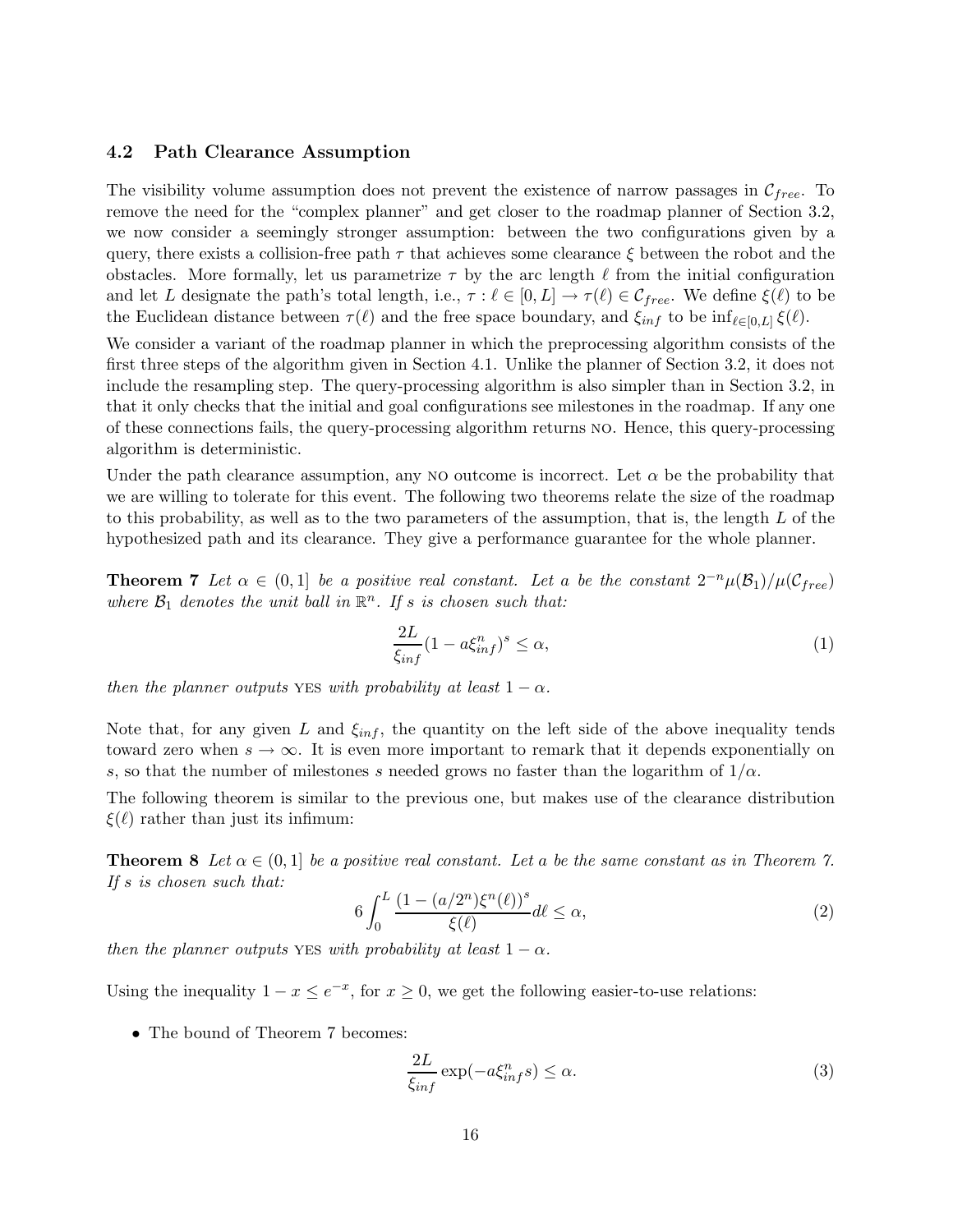

Figure 1: Illustrative example

• The bound of Theorem 8 becomes:

$$
6\int_0^L \frac{\exp(-a2^{-n}\xi^n(\ell)s)}{\xi(\ell)}d\ell \le \alpha.
$$
\n(4)

Relation 3 implies that the number of milestones that the planner must generate to output yes with probability at least  $1 - \alpha$  is polynomial in  $1/\xi_{inf}$  and logarithmic in L.

Remark that  $\xi(\ell) \ge (1/2\rho)$  CLEARANCE( $\tau(\ell)$ ), where  $\rho$  is the constant introduced in Section 2. Indeed, for any  $q \in \mathcal{C}_{free}$ , let  $q^c$  be the configuration in the free space boundary that achieves minimum distance with q and let  $\xi(q)$  be this distance. We have:  $\xi(q) \geq \max_i |q_i - q_i^c|$ . By the definition of  $\rho$ , all configurations  $\boldsymbol{q}'$  such that  $\max_i |q_i - q'_i| \leq \text{CLEARANCE}(\boldsymbol{q})/2\rho$  are in the free space. Hence, CLEARANCE $(q)/2\rho < \max_i |q_i - q_i^c| \leq \xi(q)$ . Therefore, the bounds given above remain valid if we choose to define  $\xi(\ell)$  as  $(1/2\rho)$  CLEARANCE( $\tau(\ell)$ ), rather than as the distance between  $\tau(\ell)$  and the free space boundary.

#### 4.3 Example

Consider the two-dimensional problem  $(n = 2)$  shown in Figure 1. This problem is parametrized by ω. The walls are obstacles, but have zero thickness; hence,  $\mu(\mathcal{C}_{free}) = 1$ . We are interested in the order of magnitude of s when  $\omega$  is small. Let  $x \approx y$  mean that  $x/K \leq y \leq Kx$  for some constant  $K > 0$ . In particular, we have  $L \approx 1$  and  $\xi_{inf} \approx \omega$ .

**Estimate of s using Theorem 1:** The space in Figure 1 is  $\epsilon$ -good for  $\epsilon = 2\omega^2$  (clearly, because of the "box" on the left). In order to bound the probability that the query-processing algorithm of section 4.1 outputs FAILURE, while a collision-free path exists (Theorem 2), the roadmap must be adequate. According to Theorem 1, this is achieved with high probability if:

$$
s \approx \frac{1}{\omega^2} \log \frac{1}{\omega}.\tag{5}
$$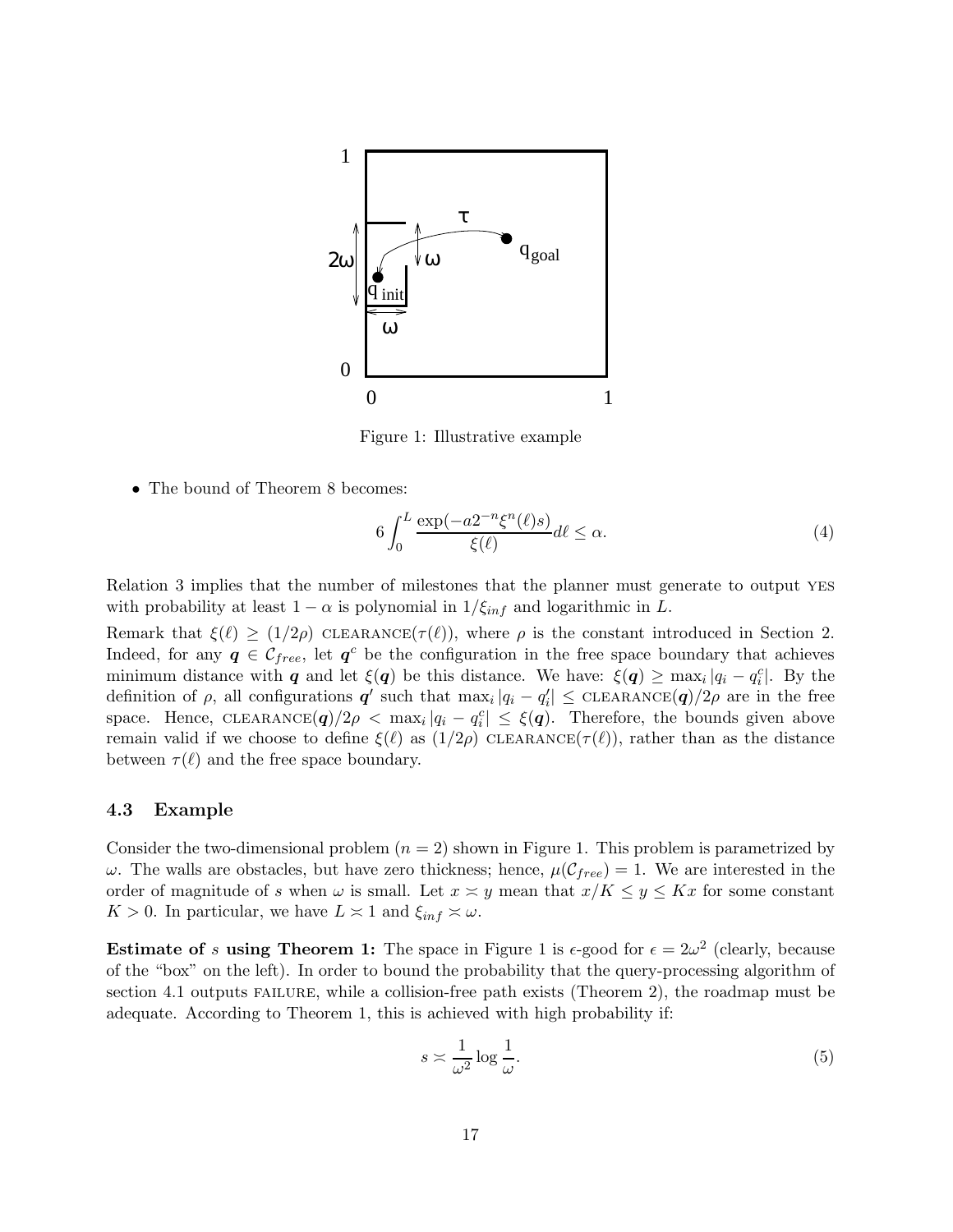Estimate of s using Theorem 7: Using (3) we can derive the following order of magnitude for s that will make the planning algorithm of Section 4.2 to return YES with high probability [19]:

$$
s \approx \frac{1}{\omega^2} \log \frac{1}{\omega}.\tag{6}
$$

**Estimate of s using Theorem 8:** The bound given by  $(4)$  leads to choosing (see [19]):

$$
s \approx \frac{1}{\omega^2} \log \log \frac{1}{\omega}.\tag{7}
$$

Comparison: Note that to answer queries with high probability it is necessary and sufficient in this example to pick a bounded number of milestones in the box, which happens with probability  $\approx \omega^2$ . Hence, a tight estimate of s is

$$
s \asymp \frac{1}{\omega^2}.
$$

The estimates (5), (6), and (7) can be seen as the unavoidable quantity  $1/\omega^2$  times some factor. By exploiting the fact that  $\xi(\ell)$  is small only briefly, we get a smaller factor in (7) than in (6).

## 5 Discussion

Between complete planners, which take prohibitive time to run in large dimensional configuration spaces, and ad hoc planners, which are too unreliable, there exist planners that are reasonably efficient while achieving some form of completeness. In this paper we have discussed a class of such planners. These are based on a general computational scheme presented in Section 2, which consists of randomly sampling the free space and checking pairs of sample configurations for adjacency. By choosing an appropriate sampling strategy, this scheme can be turned into a concrete planner that achieves probabilistic completeness. In Section 3 we have presented two examples of probabilistically complete planners: the potential-field and the roadmap planners. In Section 4 we have analyzed in more detail the probabilistic completeness of variants of the roadmap planner, under two different assumptions: the visibility volume assumption and the path clearance assumption. In each case, we have established a relation between the probability that the planner finds a path, when one exists, and its running time (measured in that case by the number of milestones in the roadmap). Both analyses show that the number of milestones needed grows only as the absolute value of the logarithm of the probability of an incorrect answer that we are willing tolerate. Moreover, this number is polynomial in the inverse of the parameter used to measure the goodness of free space ( $\epsilon$  in the first analysis,  $\xi_{inf}$  in the second).

How realistic and useful are our assumptions? Clearly, in most cases, there is no pratical way to verify that they are satisfied. Furthermore, it is easy to create spaces that are  $\epsilon$ -good for very small values of  $\epsilon$ , as well as spaces that are not  $\epsilon$ -good for any positive value of  $\epsilon$ . For instance, this is the case of the space comprised between two circles  $C_1$  and  $C_2$  tangent at some point P, with  $C_2$ contained in  $C_1$ . On the other hand, in many applications, we are willing to discard collision-free paths if their clearance is too small, due to uncertainties in robot control and sensing. In those cases, a planner that would return a path with high probability, whenever there exists one that has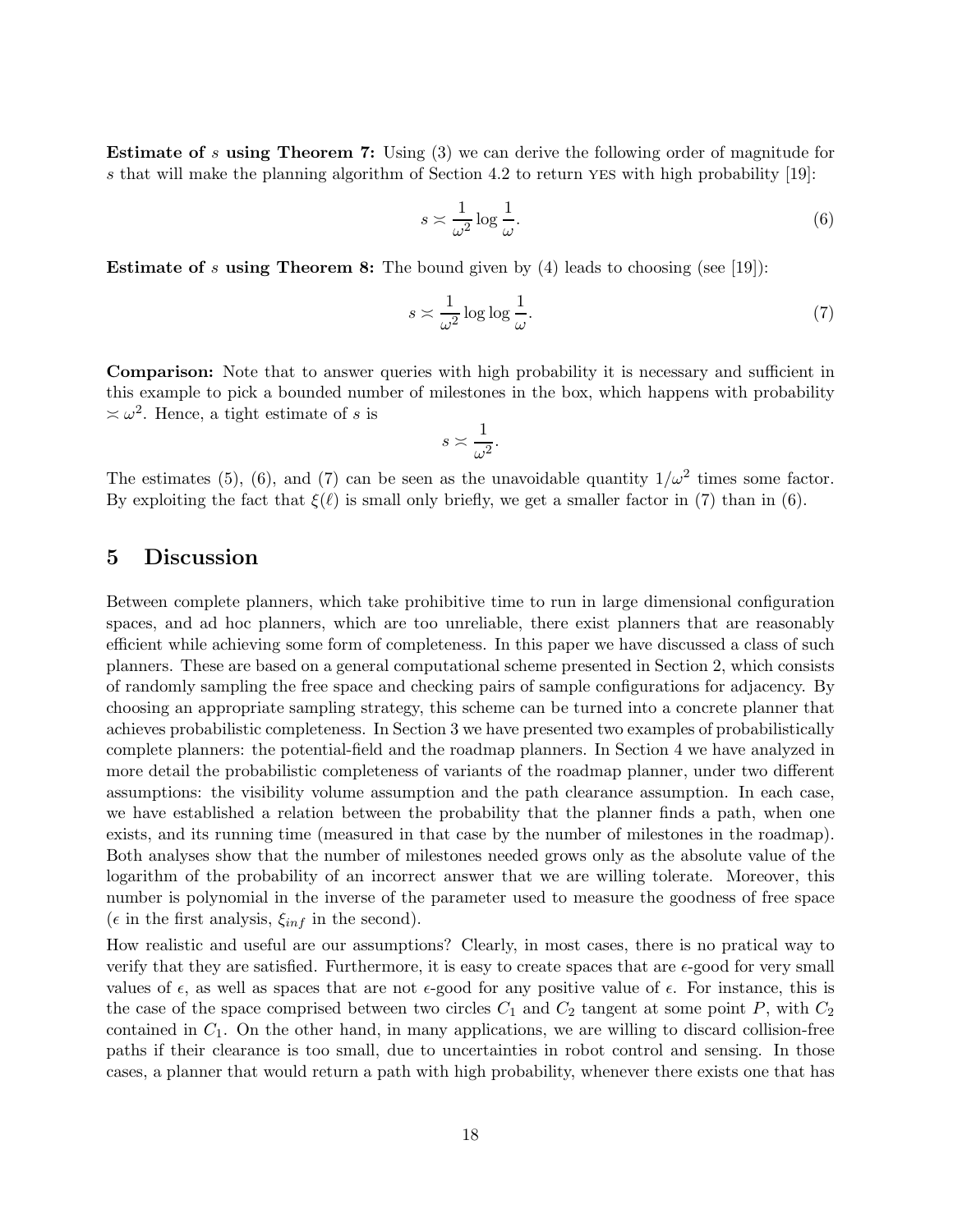

Figure 2: Robot arm example

enough clearance, would be quite satisfactory.<sup>10</sup> Remark also that, if there exists a collision-free path with a clearance greater than some given  $\xi_{inf}$ , this path must lie in a subset of  $\mathcal{C}_{free}$  that is at least  $\epsilon$ -good for an  $\epsilon$  that can be derived<sup>11</sup> from  $\xi_{inf}$ . Hence, the assumption of  $\epsilon$ -goodness is realistic as well: for any given value of  $\epsilon$ , our analysis characterizes the probability that the planner finds a path in the subset of  $\mathcal{C}_{free}$  that is  $\epsilon$ -good.

But we think that much more could be done. In particular, neither of the two analyses we have given considers the resampling step (Step 4) in the preprocessing algorithm of Section 3.2. On the other hand, our experiments have shown that adding this step yields a much better roadmap planner. In relation to this observation, we have empirically tested the free space corresponding to the setting of Figure 2 (a seven-revolute-dof planar arm among several barriers forming multiple gates) for  $\epsilon$ -goodness. To do so we have picked 9,000 milestones at random and we have computed how many other milestones each milestone can see. The milestones with the "most" visibility could only see about 0.06 (i.e., 6%) of the remaining milestones, suggesting that they are 0.06-good. As many as 3.3% of the milestones could see no other milestones, and fully 22% could see 0.001 (i.e., 0.1%) or less; in other words, only about 78% of the configuration space is 0.001-good or better. On the other hand, the implemented planner, which includes the resampling step, handles queries in this setting with quasi-perfect reliability, after having constructed a roadmap containing 5,000 to 10,000 milestones. Other experiments confirm that the use of Resampling improves the coverage of the free space by the milestones.

To explain the role of Resampling we introduce a generalization of the notion of  $\epsilon$ -goodness. We say that a free configuration q is  $(\epsilon, 1)$ -good if  $\mu(\mathcal{S}(q)) \geq \epsilon \mu(\mathcal{C}_{free})$ , corresponding to our original definition of  $\epsilon$ -goodness for a configuration. Next, we say a free configuration  $q$  is  $(\epsilon, t)$ -good if  $\mu({\{q' \in \mathcal{S}(q) \mid q' \text{ is } (\epsilon, t-1) \text{-good}\}}) \geq \mu(\mathcal{S}(q))/2.$  For  $t > 1$ , we say that  $\mathcal{C}_{free}$  is  $(\epsilon, t) \text{-good if}$  $\mu({\{q \in \mathcal{C}_{free} | q \text{ is } (\epsilon, 1) \text{-good}\}) \geq \mu(\mathcal{C}_{free})/2 \text{ and every free configuration is } (\epsilon, i) \text{-good for } i \leq t.$ If  $\mathcal{C}_{free}$  is  $(\epsilon, t)$ -good for a small value of t, we can give a theoretical basis for the resampling strategy. The main idea is that single links discovered by the connector in the algorithms are now simulated using  $t$ -link paths found by resampling and connecting using the connector. This leads to

 $10$ Note that the roadmap planner may nevertheless return a path with a smaller clearance.

<sup>&</sup>lt;sup>11</sup>However, the bound derived from  $\xi_{inf}$  may be much smaller than the actual  $\epsilon$ . E.g., if the free space is a rectangle having very small width  $\xi$ , then  $\xi_{inf} \leq \xi$ , but  $\epsilon = 1$ .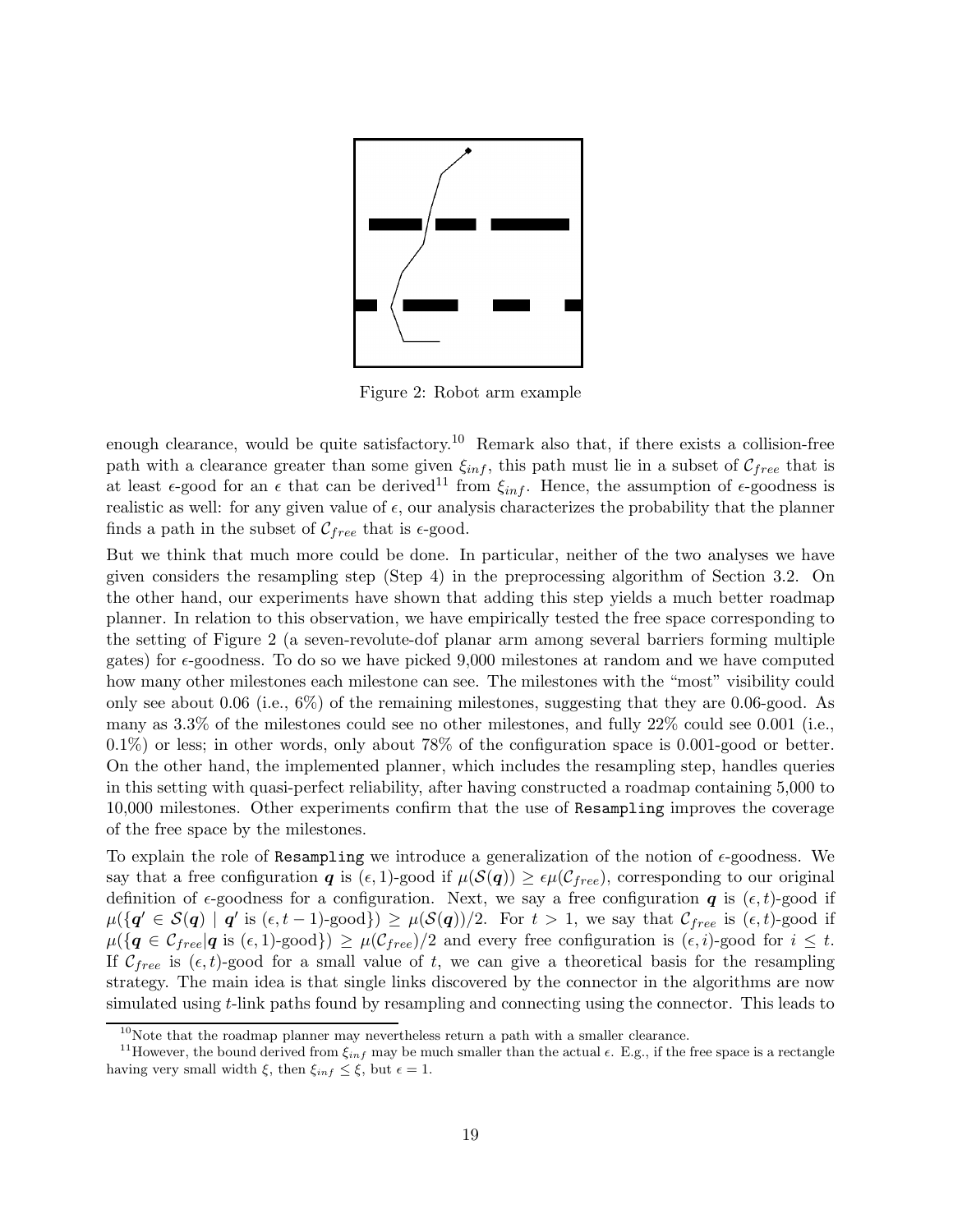a generalized definition of an adequate set of milestones, and eventually to a version of Theorem 2 in which the number of invocations of the connector is larger by a factor of  $2^t$ . See [23] for more detail.

We believe that future research should develop and analyze new sampling strategies, as well as combinations of strategies, under various assumptions. In particular, it would be of particular interest to investigate strategies suitable for single-query planning problems. In this case, instead of spreading milestones all over the free space, one could expand a "cloud" of sample configurations from the initial configuration toward the goal, or in both directions concurrently. This could be achieved by iteratively generating configurations in small neighborhoods of previously generated configurations, while keeping only those configurations which are in the same free space component as the initial configuration. This strategy could use a function similar to a potential field as a probability distribution to randomly choose which configurations to expand from at every iteration. In the multi-query case, it would also be useful to consider the case where all queries are made in the same component of  $\mathcal{C}_{free}$  and the preprocessing is given one configuration in that component. The case where the volume of the free space is very small relative to the total volume of the configuration space should also be investigated. We envision that ultimately randomized planners will automatically select and combine sampling strategies from a library of basic strategies to closely match the characteristics of the input problems. This sort of combination has already given good results in another area, graphic rendering [46].

We did not discuss distance calculation in this paper, but it is a key computation in the context of our sampling scheme. Indeed, our planners spend most of their time evaluating clearance. So, any improvement of the time efficiency of the algorithm implementing CLEARANCE would translate into a planning improvement of the same order of magnitude. One could also try to match the distance calculation algorithm and the sampling strategy, to get the best global result. For example, a sampling strategy generating configurations in small neighborhoods of previously generated configurations could be combined with an incremental distance calculation algorithm such as the one proposed in [32]. Such an algorithm uses the nearest points computed at the previous configuration to quickly find the nearest points at the new configuration. As another example, the distance calculation algorithm proposed in [39] (and used in our planners) precomputes data structures to later accelerate the processing of distance calculation queries. Each such data structure is a binary tree of spheres approximating a single rigid body. Given two bodies, a simple traversal of their respective trees allows us to quickly detect collision or identify the nearest points between the two bodies. A perhaps more efficient solution would be to create a single data structure for all the rigid bodies forming the robot and to efficiently update this data structure when configuration parameters vary (as proposed in [12]). Then the sampling strategy should try to generate configurations in a sequence that minimizes update costs.

The random sampling scheme for path planning proposed in this paper offers many opportunities for further research. We are confident that it can ultimately produce very fast planners able to correctly handle a wide range of problems with high probability.

Acknowledgments: The development of the potential-field and roadmap planners has been supported by ARPA contracts DAAA21-89-C0002, N00014-92-J-1809, and N00014-94-1-0721. The formal analysis of these planners and the design of the general random sampling scheme was supported by MURI grant DAAH04- 96-1-0007 (Army). The experimental part of this research has also benefited from gifts by General Electric,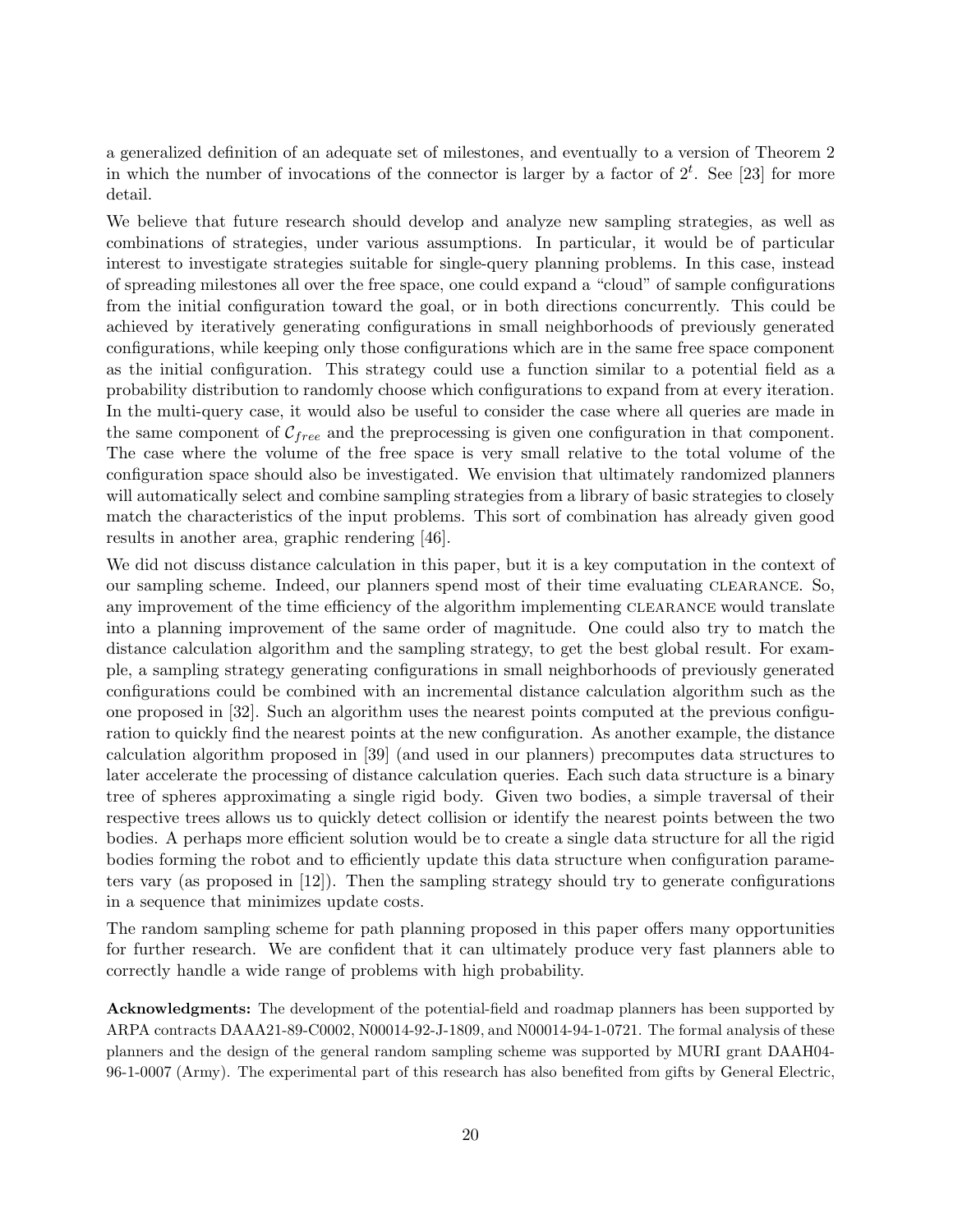General Motors, Renault, and Rockwell. Lydia Kavraki and Jean-Claude Latombe are partially supported by ARPA contract N00014-94-1-0721 and a MURI grant of the Army. Rajeev Motwani is supported by an Alfred P. Sloan Research Fellowship, an IBM Faculty Partnership Award, and NSF Young Investigator Award CCR-9357849, with matching funds from IBM, Schlumberger Foundation, Shell Foundation, and Xerox Corporation. This paper has benefited from useful comments by Leo Guibas, Dan Halperin, and Jean-Paul Laumond.

## References

- [1] Ahuactzin Larios, J.M. 1994. Le Fil d'Ariane: Une M´ethode de Planification G´en´erale. Application `a la Planification Automatique de Trajectoires. Thèsis Dissertation. Grenoble, France: Institut National Polytechnique.
- [2] Arya, S. and Mount, D.M. 1995. Approximate Range Searching. Proc. ACM Symp. on Computational Geometry. pp. 172-181.
- [3] Barraquand, J. and Latombe, J.C. 1991. Robot Motion Planning: A Distributed Representation Approach. Int. J. Robotics Res. 10(6):628-649.
- [4] Barraquand, J., Langlois, B. and Latombe, J.C. 1992. Numerical potential Field Techniques for Robot Path Planning. IEEE Tr. on Syst., Man, and Cyb., 22(2):224-241.
- [5] Bessière, P., Mazer, E., and Ahuactzin, J.M. 1995. Planning in a Continuous Space with Forbidden Regions: The Ariadne's Clew Algorithm. Algorithmic Foundations of Robotics, ed. K. Goldberg et al. Wellesley:A.K. Peters, pp. 39-47.
- [6] Canny, J.F. 1988. The Complexity of Robot Motion Planning, Cambridge:MIT Press.
- [7] Challou, D. and Gini, M. 1995. Parallel Formulation of Informed Randomized Search for Robot Motion Planning Problems. Proc. IEEE Int. Conf. on Robotics and Automation. Nagoya: IEEE, pp. 709-714.
- [8] Chang, H. and Li, T.Y. 1995. Assembly Maintainability Study with Motion Planning, Proc. IEEE Int. Conf. on Robotics and Automation. Nagoya: IEEE, pp. 1012-1019.
- [9] Chen, P.C. 1995. Adaptive Path Planning: Algorithm and Analysis. Proc. IEEE Int. Conf. on Robotics and Automation. Nagoya: IEEE. pp. 721-728.
- [10] Gilbert, E.G, Johnson, D.W., and Keerthi, S.S. 1988. A Fast Procedure for Computing the Distance Between Complex Objects in Three-Dimensional Space. IEEE J. of Robotics and Automation. 4(2):193-203.
- [11] Graux, L., Millies, P., Kociemba, P.L., and Langlois, B. 1992. Integration of a Path Generation Algorithm into Off-Line Programming of AIRBUS Panels. Aerospace Automated Fastening Conf. and Exp., SAE Tech. Paper 922404.
- [12] Halperin, D., Latombe, J.C., and Motwani, R. 1996 Dynamic Maintenance of Kinematic Structures. Algorithmic Foundations of Robotics, ed. J.P. Laumond and M. Overmars. Wellesley:A.K. Peters, to appear.
- [13] Hopcroft, J.E., Schwartz, J.T., and Sharir, M. 1984. On the Complexity of Motion Planning for Multiple Independent Objects: PSPACE-Hardness of the 'Warehouseman's Problem'. Int. J. of Robotics Res. 3(4):76-88.
- [14] Hopcroft, J.E. and Wilfong, G.T. 1986. Reducing Multiple Object Motion Planning to Graph Searching. SIAM J. on Computing. 15(3):768-785.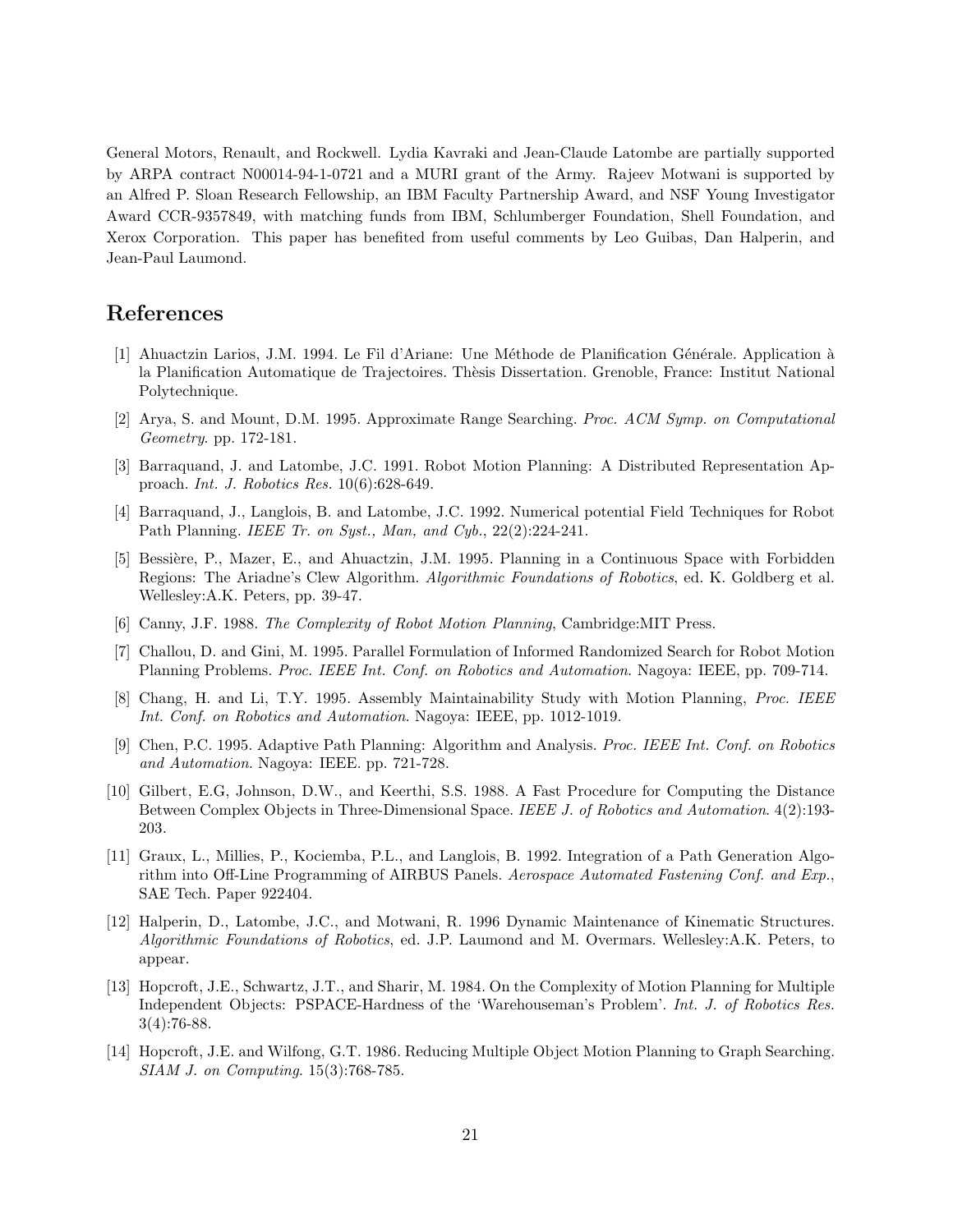- [15] Horsch, T., Schwarz, F., and Tolle, H. 1994. Motion Planning for Many Degrees of Freedom Random Reflections at C-Space Obstacles, *Proc. IEEE Int. Conf. on Robotics and Automation*, San Diego: IEEE, pp. 3318-3323.
- [16] Hwang, Y.K. and Chen, P.C. 1995. A Heuristic and Complete Planner for the Classical Mover's Problem. Proc. IEEE Int. Conf. on Robotics and Automation, Nagoya: IEEE, pp. 729-736.
- [17] Joseph, D.A. and Plantiga, W.H. 1985. On the Complexity of Reachability and Motion Planning Questions. Proc. 1st ACM Symp. on Computational Geometry, pp. 62-66.
- [18] Kavraki, L. Random Networks in Configuration Space for Fast Path Planning. STAN-CS-TR-95-1535. Stanford, Calif.: Computer Science Dept.
- [19] Kavraki, L., Kolountzakis, M., and Latombe, J.C. 1996. Analysis of Probabilistic Roadmaps for Path Planning, Proc. IEEE Int. Conf. on Robotics and Automation, Minneapolis: IEEE, pp. 3020–3025.
- [20] Kavraki, L. and Latombe, J.C. 1994. Randomized Preprocessing of Configuration Space for Fast Path Planning, Proc. IEEE Int. Conf. on Robotics and Automation, San Diego: IEEE, pp. 2138-2145.
- [21] Kavraki, L. and Latombe, J.C. 1994. Randomized Preprocessing of Configuration Space for Path Planning: Articulated Robots, Proc. IEEE Conf. on Intell. Robots and Systems, München: IEEE, pp. 1764-1771.
- [22] Kavraki, L., Latombe, J.C., Motwani, R., and Raghavan, P. 1994. Randomized Query Processing in Robot Motion Planning. STAN-CS-TR-94-1533, Stanford, Calif.: Computer Science Dept.
- [23] Kavraki, L., Latombe, J.C., Motwani, R., and Raghavan, P. 1995. Randomized Query Processing in Robot Path Planning, Proc. 27th Annual ACM Symp. on Theory of Computing, Las Vegas: ACM, pp. 353-362. (A journal version of this paper will appear in *Journal of Computer and System Sciences*.)
- [24] Kavraki, L., Švestka, P., Latombe, J.C., and Overmars, M. 1996. Probabilistic Roadmaps for Fast Path Planning in High Dimensional Configuration Spaces. IEEE Tr. on Robotics and Automation, to appear.
- [25] Koditschek, D.E. 1987. Exact Robot Navigation by Means of Potential Functions: Some Topological Considerations, Proc. IEEE Int. Conf. on Robotics and Automation, Raleigh: IEEE, pp. 1-6.
- [26] Koga, Y., Kondo, K., Kuffner, J., and Latombe, J.C. 1994. Planning Motions with Intentions. Proc. of SIGGRAPH'94, ACM, pp. 395-408.
- [27] Koga Y. and Latombe, J.C. 1994. On Multi-Arm Manipulation Planning, Proc. IEEE Int. Conf. on Robotics and Automation, San Diego: IEEE, pp. 945-952.
- [28] Lamiraux, F. and Laumond, J.P. On the Expected Complexity of Random Path Planning. Rep. No. 95087. Toulouse, France: LAAS/CNRS.
- [29] Latombe, J.C. 1991. Robot Motion Planning, Boston:Kluwer.
- [30] Latombe, J.C. 1995. Controllability, Recognizability, and Complexity Issues in Robot Motion Planning. Proc. 36th Annual Symp. on Foundations of Computer Science, Milwaukee: IEEE, pp. 484-500.
- [31] Li, T.Y. and Latombe, J.C. 1995. On-Line Motion Planning for Two Robot Arms in a Dynamic Environment, Proc. IEEE Int. Conf. on Robotics and Automation, Nagoya: IEEE, pp. 1048-1055.
- [32] Lin, M.C. and Canny, J.F. 1991. A Fast Algorithm f0r Incremental Distance Calculation, *Proc. IEEE* Int. Conf. on Robotics and Automation, Sacramento: IEEE, pp. 1008-1014.
- [33] Lovász, L. and Young, N. 1991. Lecture Notes on Evasiveness of Graph Properties. CS-TR-317-91. Princeton: Computer Science Dept.
- [34] Motwani, R. and Raghavan, P. 1995. Randomized Algorithms. Cambridge, UK:Cambridge University Press.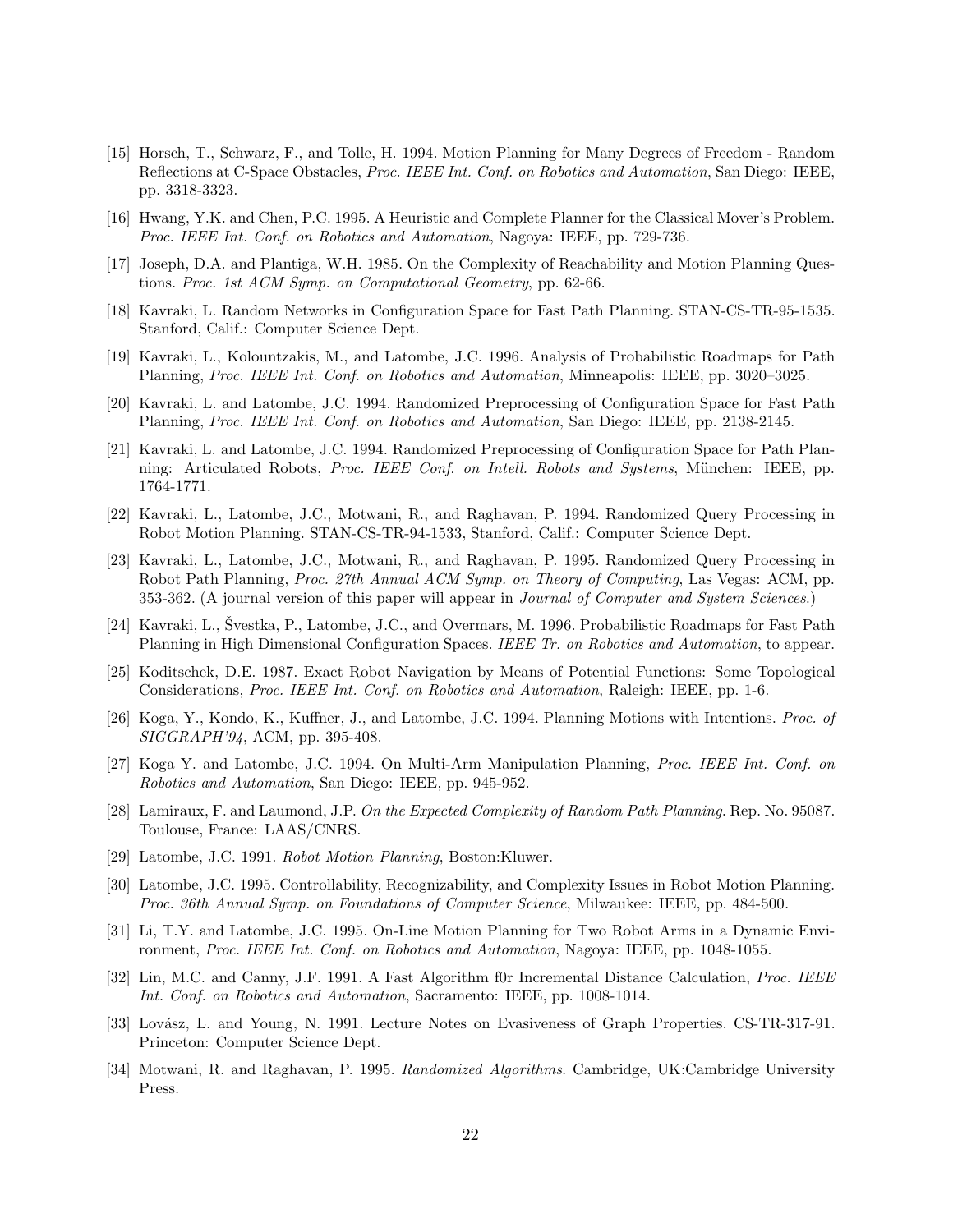- [35] Overmars, M. 1992. A Random Approach to Motion Planning. RUU-CS-92-32. Utrecht, The Netherlands: Computer Science Dept.
- [36] Overmars, M. and Svestka, P. 1995. A Probabilistic Learning Approach to Motion Planning, Algorithmic Foundations of Robotics, ed. K. Goldberg et al. Wellesley: A.K. Peters, pp. 19-37.
- [37] Ponamgi, M., Manocha, D., and Lin, M.C. 1995. Incremental Algorithms for Collision Detection Between Solid Models, *Proc. 3rd ACM Symp. on Solid Modeling and Applications*, Salt Lake City: ACM, pp. 293-304.
- [38] Preparata, F.P. and Shamos, M.I. 1985. Computational Geometry: An Introduction, New York:Springer-Verlag.
- [39] Quinlan, S. 1994. Efficient Distance Computation Between Non-Convex Objects. Proc. IEEE Int. Conf. on Robotics and Automation, San Diego: IEEE, pp. 3324-3330.
- [40] Reif, J. 1979. Complexity of the Mover's Problem and Generalizations. Proc. IEEE Symp. on Foundations of Computer Science. IEEE, pp. 421-4127.
- [41] Reif, J. and Sharir, M. 1985. Motion Planning in the Presence of Moving Obstacles, Proc. 25th IEEE Symp. on Foundations of Computer Science. IEEE, pp. 144-154.
- [42] Schwartz, J.T. and Sharir, M. 1983. On the 'Piano Movers' Problem: II. General Techniques for Computing Topological Properties of Real Algebraic Manifolds. Advances in Applied Mathematics. 4:298-351.
- [43] Sekhavat, S., Švestka, P., Laumond, J.P., and Overmars, M. 1995. Probabilistic Path Planning for Tractor-Trailer Robots. Tech. Rep. Toulouse, France: LAAS/CNRS.
- [44] Švestka, P. 1993. A Probabilistic Approach to Motion Planning for Car-Like Robots. RUU-CS-93-18. Utrecht, The Netherlands: Computer Science Dept.
- [45] Thomas, F. and Torras, C. 1994. Interference Detection Between Non-Convex Polyhedra Revisited with a Practical Aim. Proc. IEEE Int. Conf. on Robotics and Automation, San Diego: IEEE, pp. 587-590.
- [46] Veach, E. and Guibas, L.J. 1995. Optimally Combining Sampling Techniques for Monte Carlo Rendering. Proc. of SIGGRAPH'95. ACM, pp. 419-428.
- [47] Zhu, X. and Gupta, K. 1993. On Local Minima and Random Search in Robot Motion Planning. Tech. Rep. Vancouver, Canada: Simon Fraser Univ.

## Appendix: Selected Proofs

#### A. Proof of Theorem 1

Let M denote the set of the s randomly chosen milestones. The volume H of configurations not visible from any of these milestones is:

$$
\mu(\lbrace {\boldsymbol q} \in {\mathcal C}_{free} \, | \, {\boldsymbol q} \not\in \cup {\boldsymbol m} \in M{\mathcal S}({\boldsymbol m}) \rbrace).
$$

Its expected value is:

$$
E[H] = \int_{\boldsymbol{q} \in \mathcal{C}_{free}} \Pr[\boldsymbol{q} \not\in \cup_{\boldsymbol{m} \in M} \mathcal{S}(\boldsymbol{m})] d\boldsymbol{q}.
$$

The  $\epsilon$ -goodness of the free space entails that the probability that any given configuration is not visible from any of the s milestones is at most  $(1 - \epsilon)^s$ . Thus:

$$
E[H] \le \mu(\mathcal{C}_{free})(1 - \epsilon)^s \le \mu(\mathcal{C}_{free})\epsilon \beta/2.
$$
\n(8)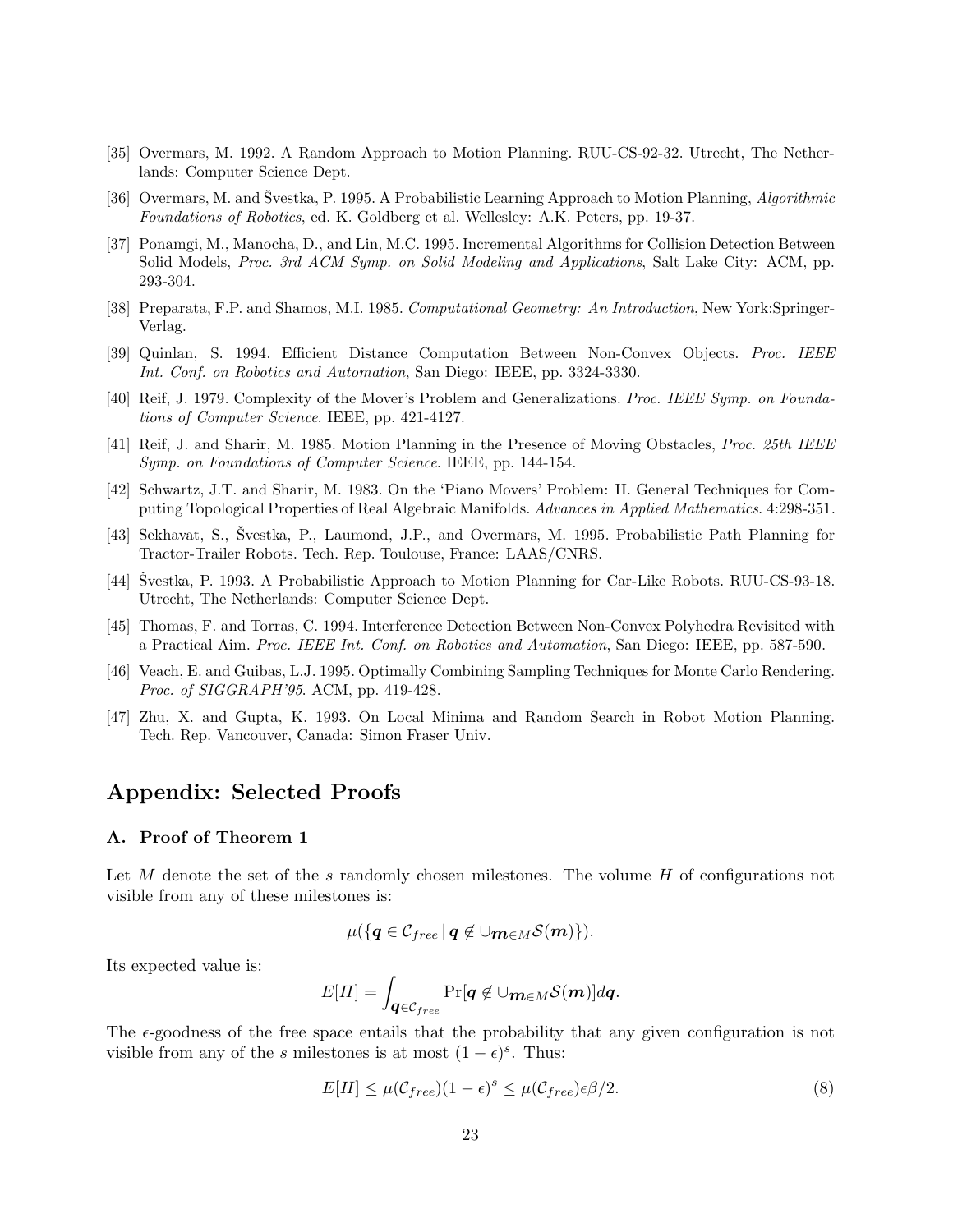Given a random variable  $X$  assuming only non-negative values, the Markov inequality  $[34]$ :

$$
\Pr[X \ge x] \le E[X]/x
$$

holds for all  $x \in \mathbb{R}^+$ . Using this inequality and the relation (8), we get:

$$
\Pr[H \ge (\epsilon/2)\mu(\mathcal{C}_{free})] \le \beta.
$$

Hence, with probability  $1 - \beta$ , H is at most  $(\epsilon/2)\mu(\mathcal{C}_{free})$ , in which case M is adequate.

#### B. Proof of Theorem 2

Assume an adequate set of milestones. For any  $q \in \mathcal{C}_{free}$ , the volume of the subset of  $\mathcal{S}(q)$  visible from some milestone is at least:

$$
\mu(\mathcal{S}(\boldsymbol{q})) - (\epsilon/2)\mu(\mathcal{C}_{free}) \ge (\epsilon/2)\mu(\mathcal{C}_{free}).
$$

Therefore, for either query configuration  $q_i$  ( $i \in \{\text{init}, \text{goal}\}\)$ , the probability that a random configuration chosen from  $\mathcal{S}(q_i)$  is not visible from any milestone is at most 1/2. The probability that <code>query-processing</code> fails to connect  $\bm{q}_i$  to a milestone on log(2/ $\gamma$ ) trials at Step 1(b)i is thus less than  $\gamma/2$ . Since Step1(b)i is performed for both query configurations, the overall failure probability is at most  $\gamma$ .

#### C. Proof of Theorem 7

We assume the existence of a path  $\tau : \ell \in [0, L] \mapsto \tau(\ell) \in \mathcal{C}_{free}$  connecting  $q_{init}$  to  $q_{goal}$ , where  $\ell$ stands for the arc length from  $q_{init}$ . For simplicity, let  $\xi$  (instead of  $\xi_{inf}$ ) designate the infimum of the Euclidean distance between  $\tau(\ell)$  and the free space boundary, when  $\ell$  spans the interval [0, 1]. Given any two configurations  $q = \tau(\ell)$  and  $q' = \tau(\ell')$  on  $\tau$ , let  $l(q, q')$  denote the path length  $|\ell - \ell'|$ .

Let  $\mathcal{B}_r(x)$  designate the ball of radius r centered at  $x \in \mathbb{R}^n$ . We pick  $k = \lfloor 2L/\xi \rfloor$  configurations on  $\tau$ , denoted by  $q_0 = q_{init}, q_1, \ldots, q_k = q_{goal}$ , such that  $l(q_i, q_{i+1}) \leq \xi/2$ , for all  $i \in [0, k-1]$ . We have that:

$$
\mathcal{B}_{\xi/2}(\boldsymbol{q}_{i+1})\subset \mathcal{B}_{\xi}(\boldsymbol{q}_{i}).
$$

For any two points  $p_i \in \mathcal{B}_{\xi/2}(q_i)$  and  $p_{i+1} \in \mathcal{B}_{\xi/2}(q_{i+1})$ , the straight-line segment connecting  $p_i$ and  $p_{i+1}$  lies entirely in  $\mathcal{C}_{free}$ ; indeed, the above relation implies that  $p_{i+1}$  also lies in  $\mathcal{B}_{\xi}(q_i)$ . So, a sufficient condition for the query-processing algorithm to find a path is that each ball  $\mathcal{B}_{\xi/2}(q_i)$ ,  $i = 1, \ldots, k-1$  contains at least one milestone. The probability that a ball of radius r lying entirely in the free space contains none of the s milestones is  $(1 - \mu(\mathcal{B}_r)/\mu(\mathcal{C}_{free}))^s$ . In  $\mathbb{R}^n$  we have  $\mu(\mathcal{B}_r) = r^n \mu(\mathcal{B}_1)$ . Therefore, the probability that the planner does not find a path is at most:

$$
\left(\lceil \frac{2L}{\xi} \rceil - 1\right) \left(1 - \frac{\mu(\mathcal{B}_{\xi/2})}{\mu(\mathcal{C}_{free})}\right)^s,
$$

which is itself no greater than:

$$
\frac{2L}{\xi}\left(1-2^{-n}\frac{\mu(\mathcal{B}_1)}{\mu(\mathcal{C}_{free})}\xi^n\right)^s.
$$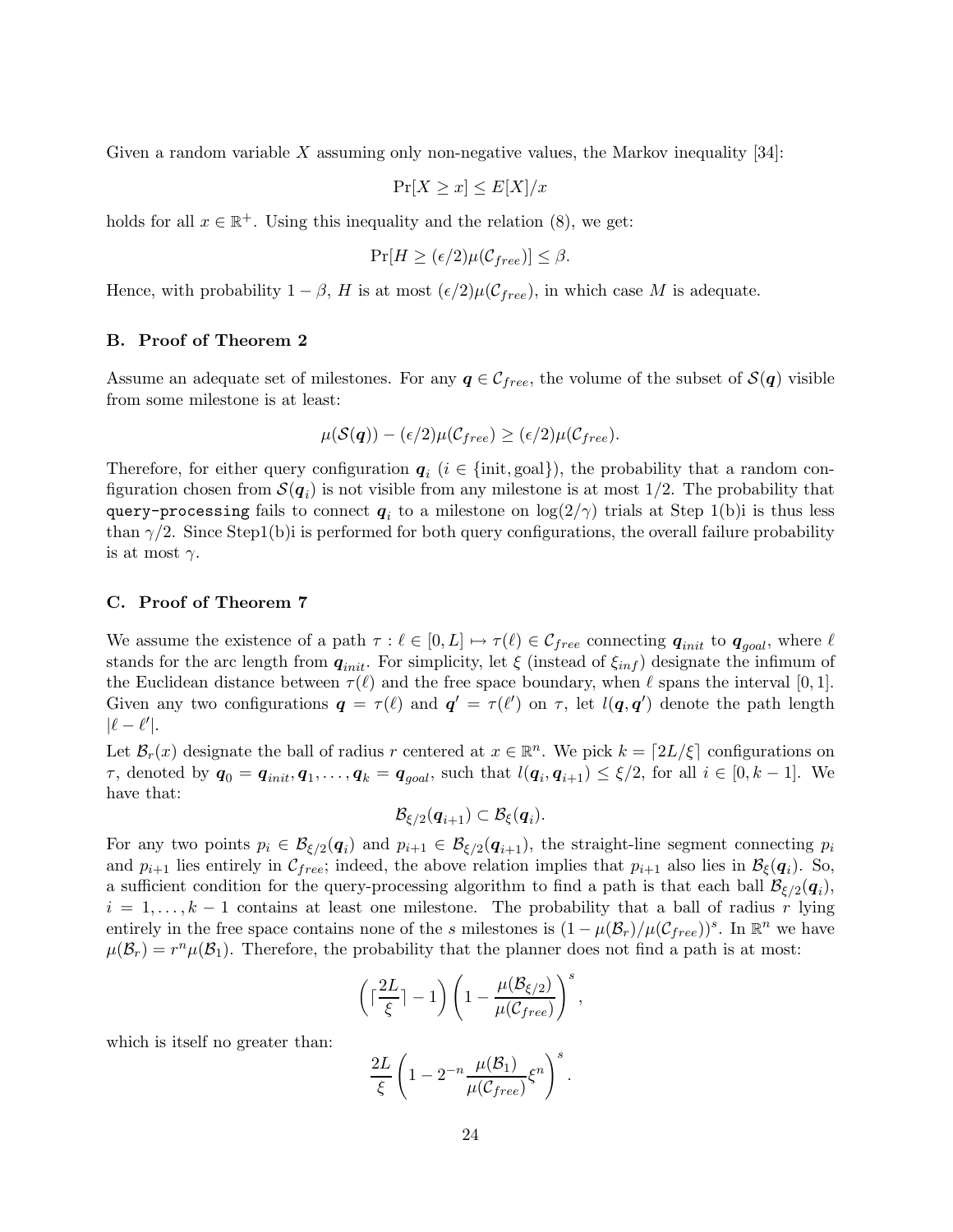Hence, choosing s such that the above quantity is at most  $\alpha \in (0,1]$  guarantees that the planner will find a path with probability at least  $1-\alpha.$